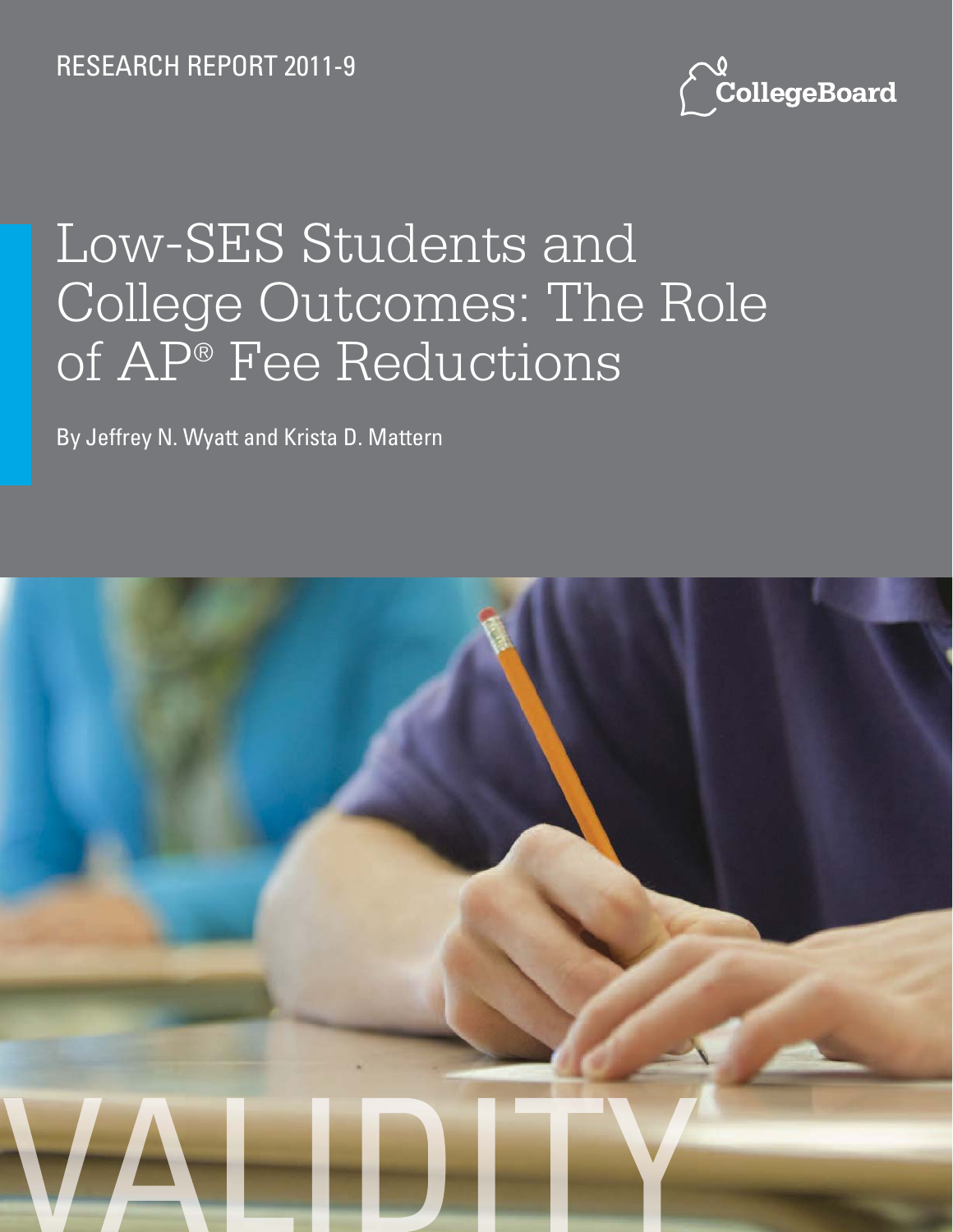**Jeffrey N. Wyatt** is an assistant research scientist at the College Board.

**Krista D. Mattern** is an associate research scientist at the College Board.

#### **Mission Statement**

The College Board's mission is to connect students to college success and opportunity. We are a not-for-profit membership organization committed to excellence and equity in education.

#### **About the College Board**

The College Board is a mission-driven not-for-profit organization that connects students to college success and opportunity. Founded in 1900, the College Board was created to expand access to higher education. Today, the membership association is made up of more than 5,900 of the world's leading educational institutions and is dedicated to promoting excellence and equity in education. Each year, the College Board helps more than seven million students prepare for a successful transition to college through programs and services in college readiness and college success — including the SAT<sup>®</sup> and the Advanced Placement Program<sup>®</sup>. The organization also serves the education community through research and advocacy on behalf of students, educators and schools.

For further information, visit www.collegeboard.org.

© 2011 The College Board. College Board, Advanced Placement Program, Advanced Placement, AP, SAT and the acorn logo are registered trademarks of the College Board. PSAT/NMSQT is a registered trademark of the College Board and National Merit Scholarship Corporation. All other products and services may be trademarks of their respective owners. Visit the College Board on the Web: www.collegeboard.org.

For more information on College<br>Board research and data, visit<br>www.collegeboard.org/research. **Board research and data, visit www.collegeboard.org/research.**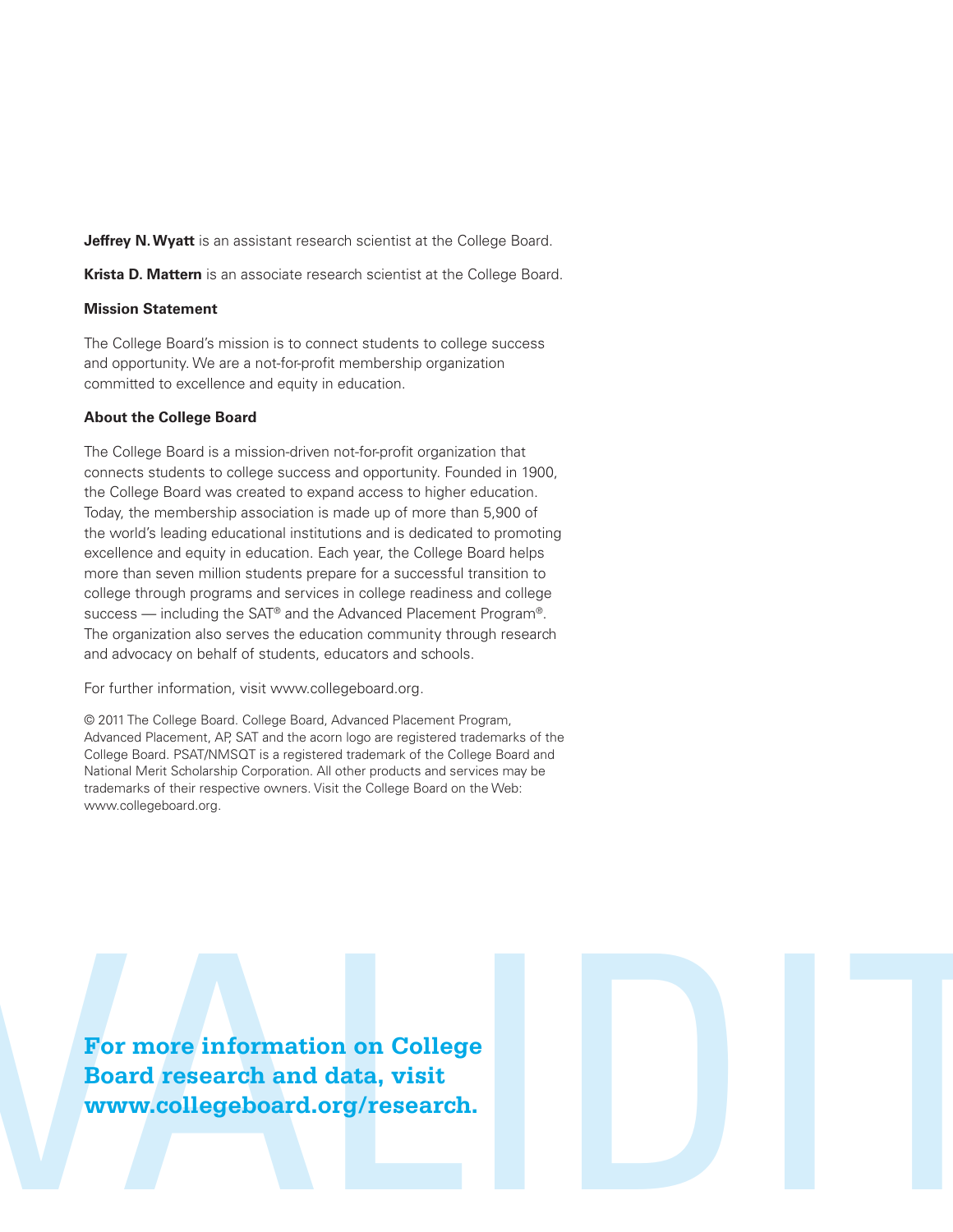# **Contents**

| Table 2. Demographic and Academic Characteristics |  |
|---------------------------------------------------|--|
| Table 3. High School Academic Performance         |  |
|                                                   |  |
|                                                   |  |
| Table 6. Demographic and Academic Characteristics |  |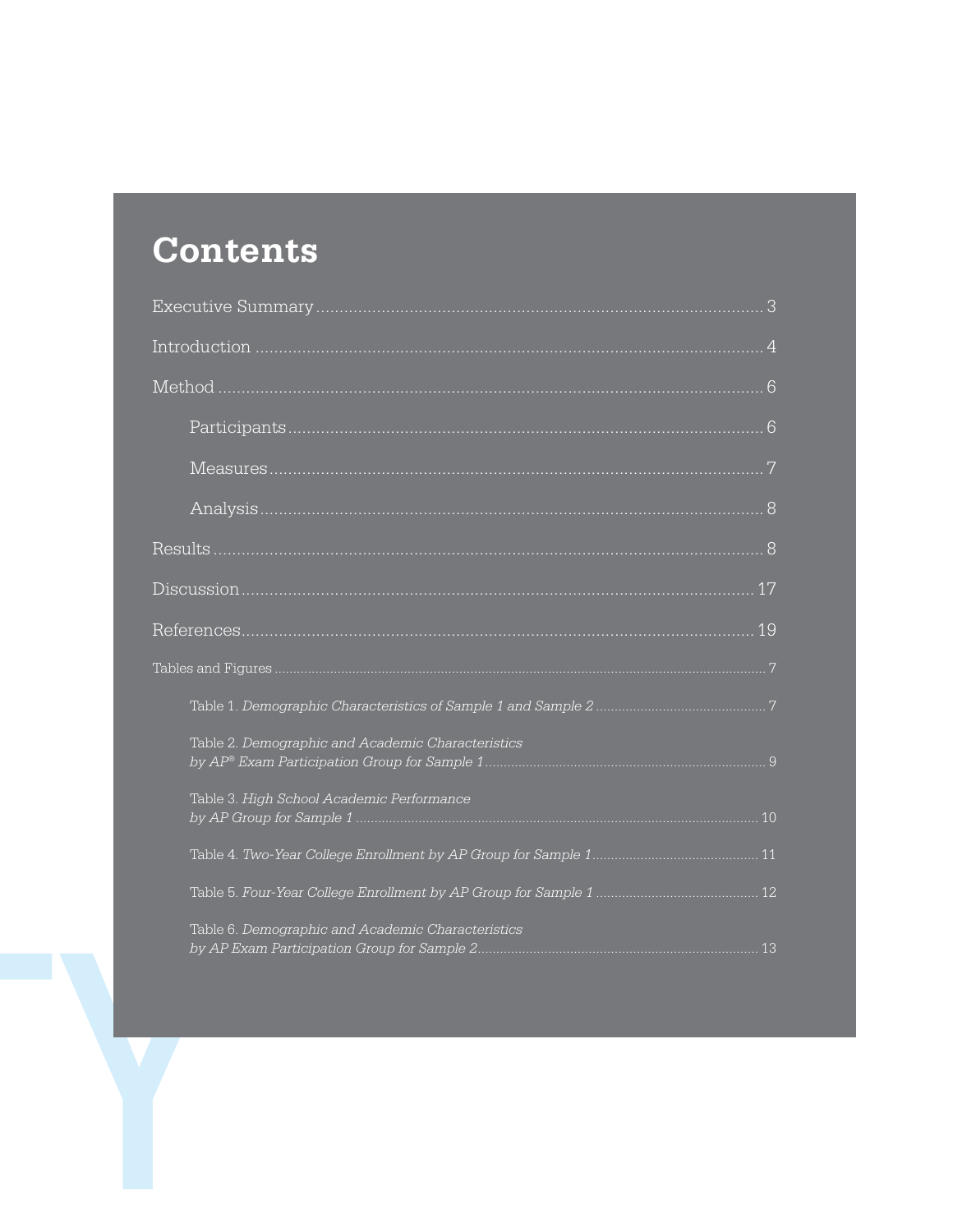| Table 7. High School Academic Performance                    |  |
|--------------------------------------------------------------|--|
|                                                              |  |
| Table 9. Second-Year Retention Rates                         |  |
| Table 10. College Enrollment Rate, FYGPA, and Retention Rate |  |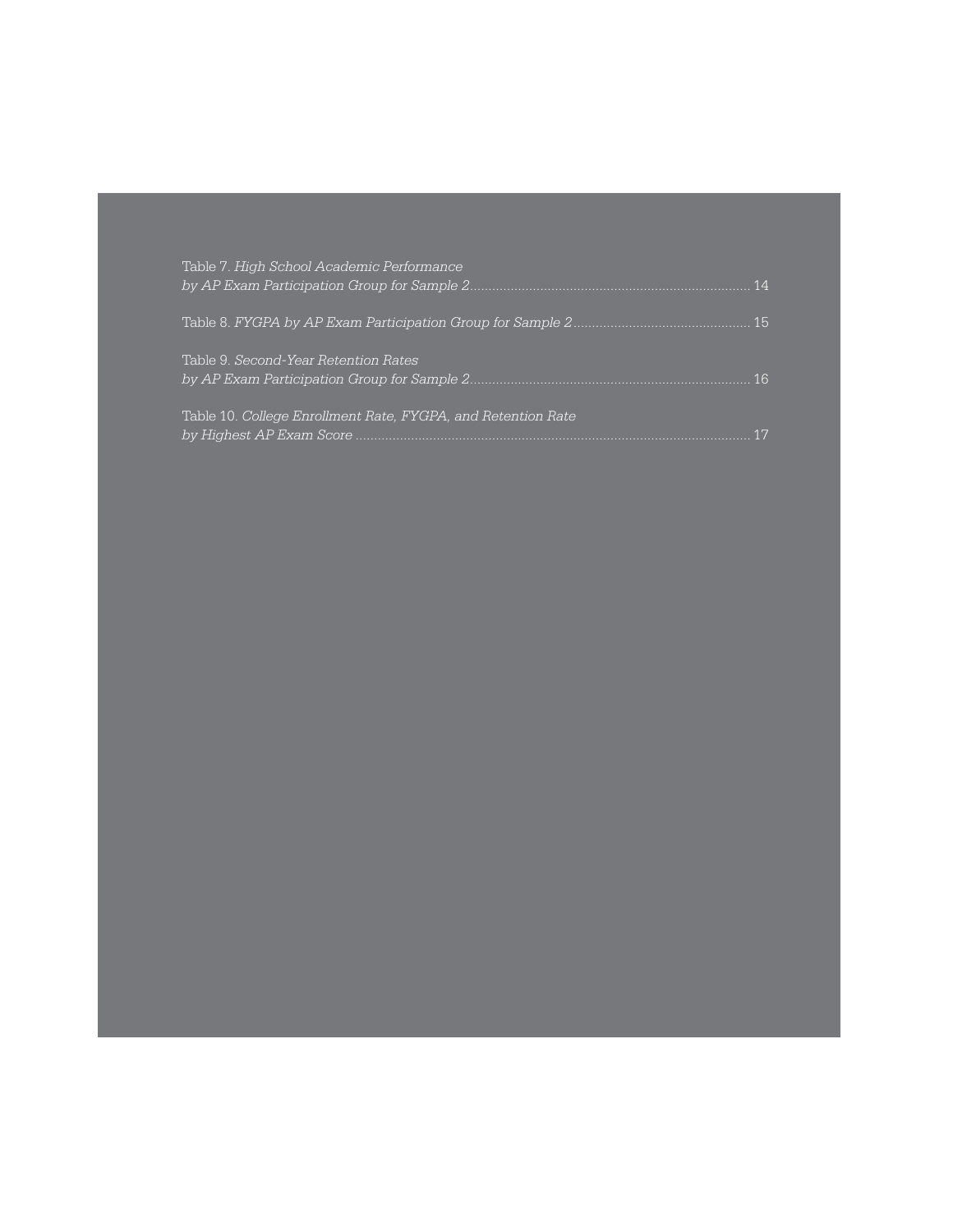# Executive Summary

The College Board offers fee reductions to students based on eligibility for free and reducedprice lunch in an attempt to introduce the benefits of AP® Exam participation to students most at risk in the education system. This report examined college outcomes of low-SES students with a focused investigation comparing students who took an AP Exam and received a fee reduction to students who took no AP Exams. Students were classified as low-SES if they reported that their annual household income was \$30,000 or less. The results indicated that students who completed an AP Exam using a College Board–issued fee reduction had higher four-year college-going rates, retention rates, and first-year grade point average (FYGPA) than did their non-AP peers. Additionally, these results held generally even when the data were disaggregated by demographic variables (gender, ethnicity, parental income, or parental education) or by academic variables (high school GPA or SAT® score).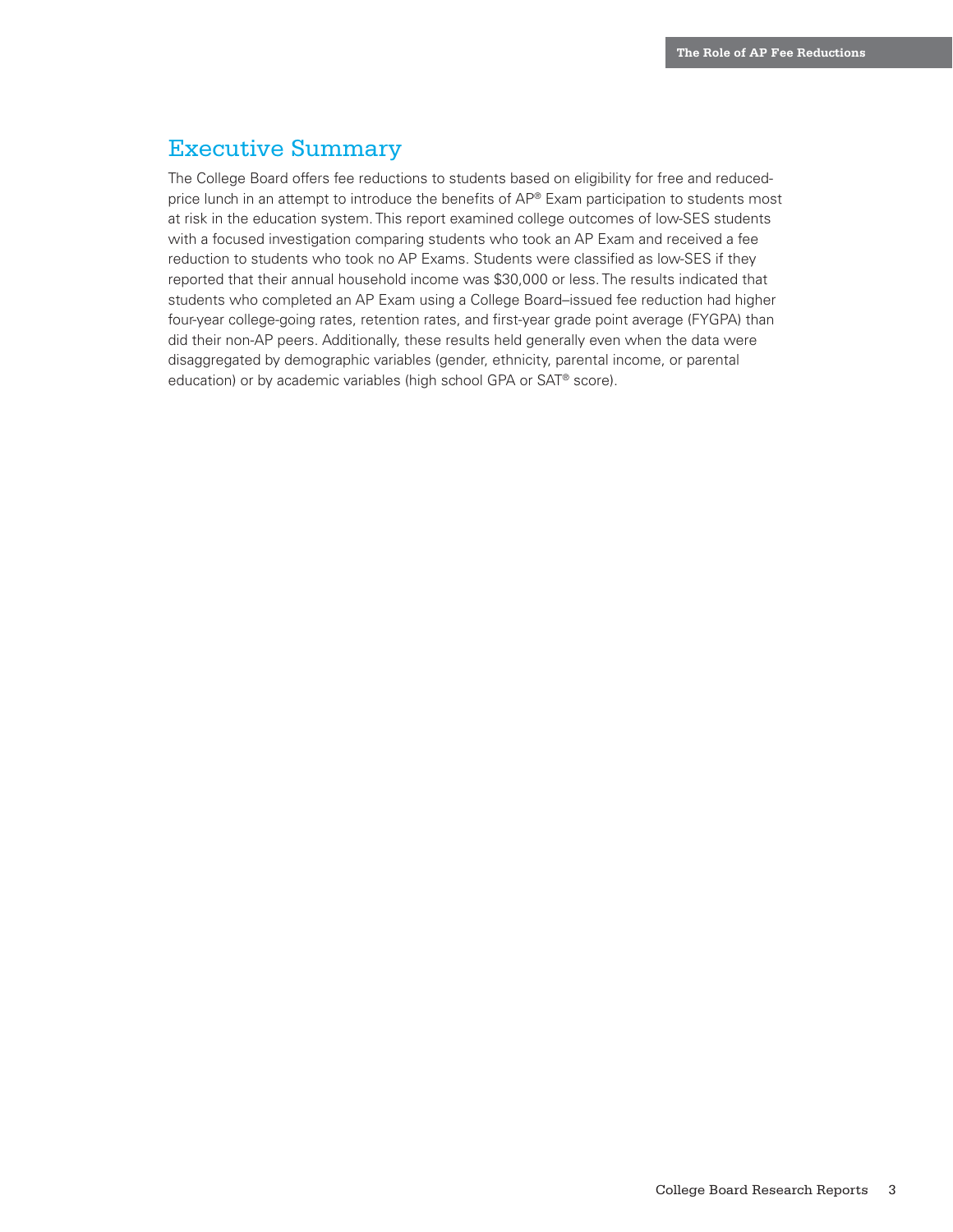### Introduction

One goal of educators is to increase college access and success among students from low socioeconomic status (SES) backgrounds. Typically, students' SES levels are determined by their parents' income and level of education. Nationally, students from low-income households enroll in college at lower rates than do students from middle- or high-income families (Aud et al., 2010). Specifically, in 2007, 58.4 percent of high school graduates from low-income families' enrolled in a two- or four-year college immediately after high school, compared to 63.3 percent of students from middle-income families and 78.2 percent of students from high-income families. The U.S. Department of Education reported that students from households earning \$20,000 or less were underrepresented in colleges and universities, accounting for only 8.7 percent of immediate college enrollees but 13.0 percent of the 12thgrade high school cohort (Provasnik & Planty, 2008).

Additionally, low-SES students who enroll in a postsecondary program are more likely to attend a two-year institution. Approximately, 44 percent of low-SES college enrollees enter a two-year college, compared to 16 percent of those students from households with incomes in excess of \$100,000 (Provasnik & Planty, 2008). Thus, low-SES students were proportionately less likely to attend a postsecondary institution, and when they did, were less likely to attend a four-year institution than their more economically privileged peers. Similar results were found when the data were parsed by their parents' highest level of education. Students from households where neither parent obtained a college degree were less likely to enroll in a postsecondary institution, and those who did were more likely to enroll in a two-year institution.

Furthermore, research has shown that economically disadvantaged students who attend college are more likely to need remedial education than students who come from high-SES families (Wirt, Choy, Rooney, Provasnik, Sen, & Tobin, 2004). Approximately 75 percent of students in the top quintile of SES bypassed remedial courses in college, compared to only 37 percent in the bottom quintile. More telling, only 6 percent of students from the top quintile took at least one remedial reading course in college, compared to 23 percent of students from the lowest quintile. This difference is stark because remedial reading course participation is tied to higher rates of remediation in other courses and lower graduation rates. Specifically, 51 percent of students who took a remedial reading course took at least three other remedial courses, and 68 percent completed a remedial mathematics course. More important, students who took at least one remedial reading course were considerably less likely to obtain a college degree (24 percent) than students without a remedial course (65 percent).

Research has suggested that rigorous academic course work helps prepare students for college-level work and is one of the best predictors of college success (Adelman, 1999). For example, the most advanced level mathematics course completed by a student was highly correlated with bachelor's degree completion. Adelman (2006) reported that 83 percent of 12th-graders who had taken or were taking a calculus course in 1992 graduated with a bachelor's degree by 2000. For those whose most advanced course was precalculus, 75 percent graduated, compared to 60 percent for trigonometry and 40 percent for algebra II. Adelman also suggested that a rigorous curriculum could also help bridge the achievement gap for students traditionally underserved by the education system. For example, the overall college completion gap between Hispanic and white students is 22.2 percent, but falls to 16.6 percent for Hispanic and white students in the highest category of academic intensity. Additionally, Adelman hypothesized that the bachelor's degree completion rate for students in the lowest socioeconomic quintile would increase from 40 percent to 59 percent if students were in the top 40 percent in terms of curricular intensity and completed a mathematics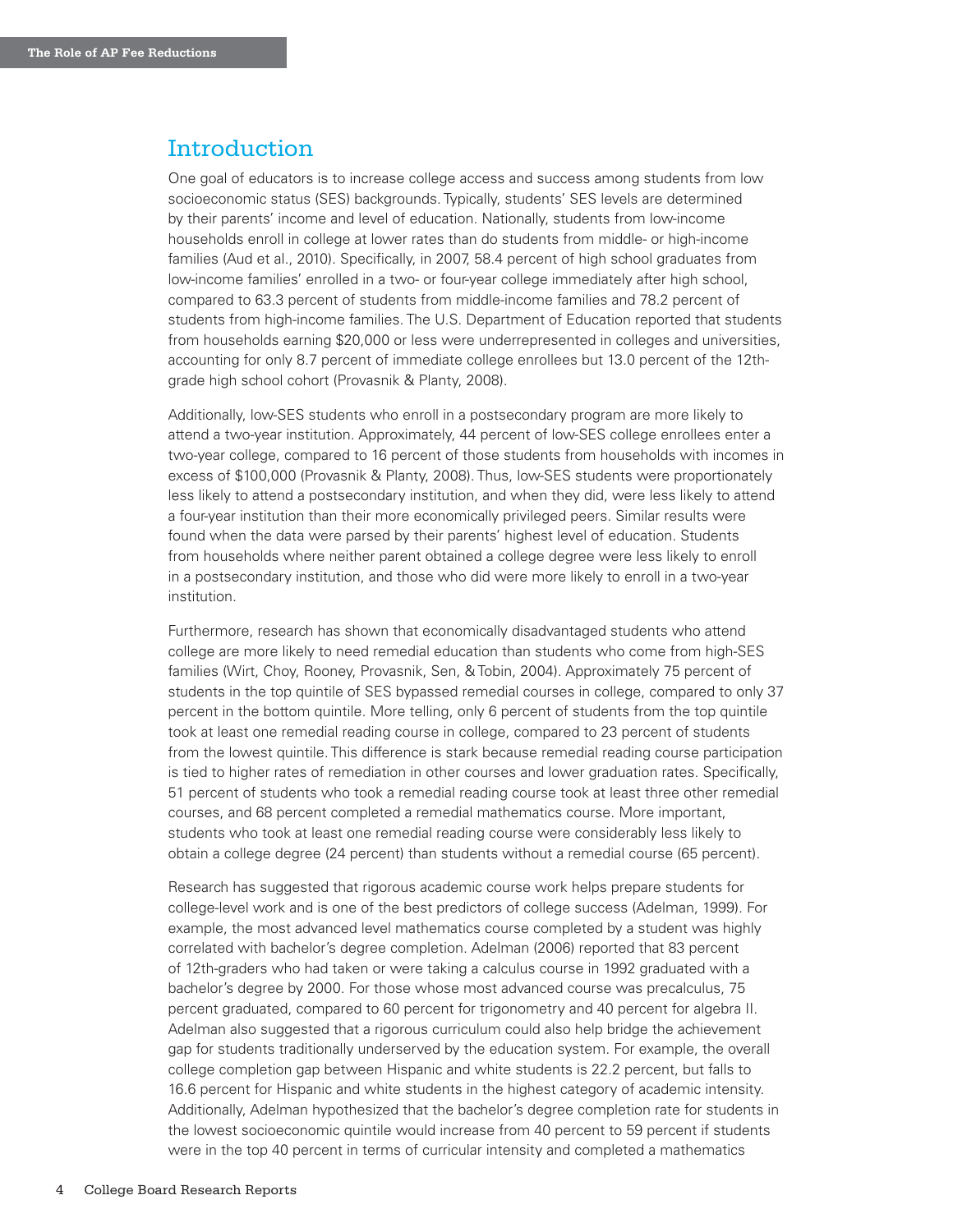course higher than algebra II. Unfortunately, low-SES students are less likely to attend high schools that offer the courses needed to complete an intense curriculum. Approximately 64 percent of students in the lowest SES quintile attended a high school that offered trigonometry, and 44 percent attended a high school that offered calculus. Of students in the highest SES quintile, 83 percent attended a high school that offered trigonometry, and 72 percent attended a high school that offered calculus (Adelman, 2006).

In an attempt to better prepare disadvantaged students for college work, many educational organizations are emphasizing the importance of an academically rigorous curriculum and/or advocating college-preparatory standards for high school degrees. One organization, Achieve Inc., worked with college instructors to develop English and mathematics benchmarks that specify the knowledge and skills that students should possess at various stages throughout high school to ensure adequate preparation for college (Achieve, 2004). Other organizations, such as the Association of American Universities and the Pew Charitable Trusts, have also worked to identify the knowledge and skills needed for success in introductory courses at colleges and universities (Conley, 2003).

Other opportunities exist for students to participate in a rigorous curriculum during high school in the form of dual enrollment, and the International Baccalaureate (IB) and Advanced Placement® (AP) programs. The AP Program consists of more than 30 courses and exams designed to offer college-level curricula to high school students in multiple subject areas. These courses are offered within high school and taught by high school teachers. Research found that students who participate in the AP Program earned higher grades in college (Mattern, Shaw, & Xiong, 2009), had higher graduation rates (Dougherty, Mellor, & Jian, 2005), and were more likely to earn an advanced degree than non-AP students (Bleske-Rechek, Lubinski, & Benbow, 2004). Unfortunately, many students attend high schools not widely offering AP courses. Betts, Rueben, and Danenberg (2000) found that the percentage of California high school students who attended a high school that did not offer an AP course in English was 22 percent, mathematics was 32 percent, science was 34 percent, and social science was 19 percent. Other research has found that low-SES students are much less likely to participate in AP courses (Handwerk, Tognatta, Coley, & Gitomer, 2008).

To increase access to the AP program for low-SES students, the College Board, schools, and states collaborate to provide AP fee reductions to students who qualify based on eligibility for free and reduced-price lunch. Typically, students receiving a College Board-issued fee reduction take AP Exam(s) at no cost or for a nominal fee (College Board, n.d.). Through such efforts, an increasing number of low-SES students have participated in AP programs. In 2009, over 150,000 graduating seniors, or 18.9 percent of the AP cohort, had received an AP fee reduction for at least one AP Exam, up from 17.0 percent in 2008 and 13.7 percent in 2004 (College Board, 2010). Some more targeted initiatives such as the Expansion Project, cosponsored by the National Governors Association for Best Practices, have achieved even more dramatic results. This initiative provided funding to 51 pilot schools in six states to expand their AP course offerings, thereby allowing more minority and low-SES students to participate (College Board, 2010). Within two years, low-SES and minority AP Exam participation had more than doubled. The overarching goal of such efforts is to provide low-SES students with the opportunity to take rigorous courses in high school to better prepare them for college-level work.

Given the commitment to providing increased access to AP programs, this paper sought to investigate the relationship between AP participation and college outcomes for lowincome students (household income ≤ \$30,000). Specifically, the study examined the college outcomes of students who took an AP Exam and received a College Board fee reduction (AP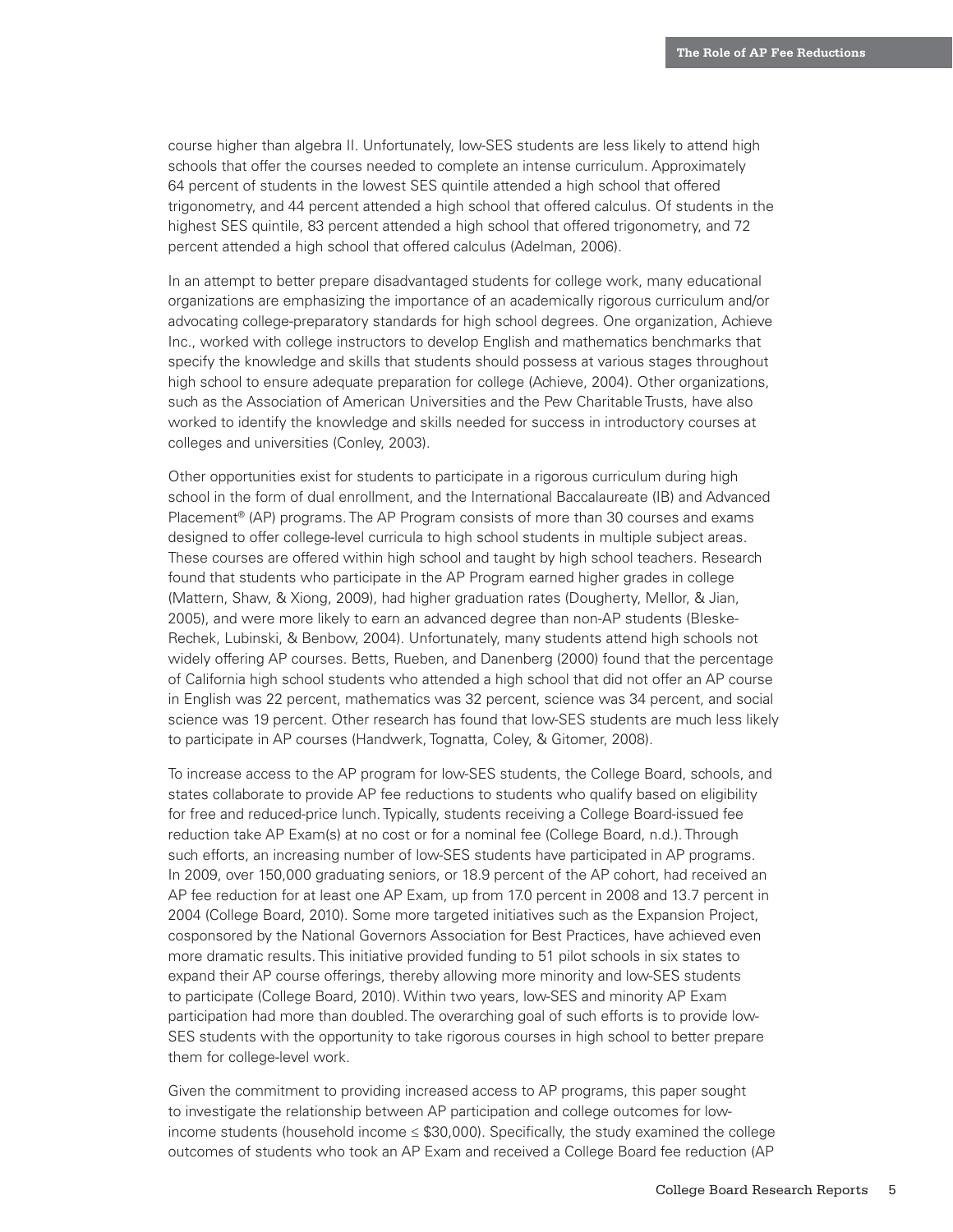fee reduction) as compared to their peers who did not take an AP Exam (low SES, no AP). The college outcomes examined were enrollment in two-year and four-year institutions, first-year GPA (FYGPA), and retention to second year. The purpose of this study is to determine whether low-SES students in the AP fee reduction group have better postsecondary outcomes than students in the low-SES, no-AP group. As such, these findings can provide evidence on the efficacy of educational initiatives targeted to increase AP participation for low-SES students.

#### Method

#### **Participants**

Sample 1. Two national data sets were used in this study. The first data set utilized postsecondary records from the National Student Clearinghouse (NSC). NSC tracks student enrollment and degree attainment for over 3,100 two- and four-year colleges and universities in the United States (a list of participating institutions is located at www.studentclearinghouse.org), equivalent to 91 percent of the U.S. college-going population. NSC enrollment data were matched to the College Board's 2007 cohort database of 2,522,235 students to obtain AP Exam participation, official SAT scores, self-reported high school grade point average (HSGPA), and demographic information. The 2007 College Board cohort included all students who graduated from high school in 2007 and took the SAT, PSAT/NMSQT®, or an AP Exam. The data set used in this study was restricted to those students who attended a U.S. high school, took the SAT exam with writing, indicated a household income of \$30,000 or less, and either took an AP Exam(s) using a College Board fee reduction or did not take any AP Exams. The final sample included 135,652 students.

Sample 2. College performance data were only available for a subsample of the students in Sample 1. The data were obtained from a partnership between the College Board and four-year institutions that agreed to provide college performance data (i.e., course grades, FYGPA, and retention) on their entering freshman class for research and validation purposes. Institutions were recruited to be representative of the target population, which included the 726 four-year institutions that received at least 200 SAT score reports in 2005. The sample of institutions was diverse with respect to region of the U.S., control (i.e., public vs. private), selectivity, and size. Data from the final sample of 110 institutions were matched to College Board records that included AP Exam participation, SAT scores, self-reported HSGPA, and demographic information. Analyses were limited to students who had taken the SAT exam, self-reported a household income of \$30,000 or less, and had either taken an AP Exam using an AP fee reduction or not taken any AP Exams, resulting in a final sample of 8,482 students.

Table 1 compares Sample 1, which included all students with household incomes less than \$30,000 who took the SAT exam, with Sample 2, which included the subsample of those students who attended one of the 110 four-year colleges and universities that provided college performance data. Compared to Sample 1, Sample 2 has a greater representation of white and Asian students and a smaller representation of African American students. The two samples have a similar representation of Hispanic students. These findings are consistent with research showing that white and Asian students enroll in higher education institutions, and in particular at four-year institutions, at a higher rate than their peers (National Center for Education Statistics, 2005).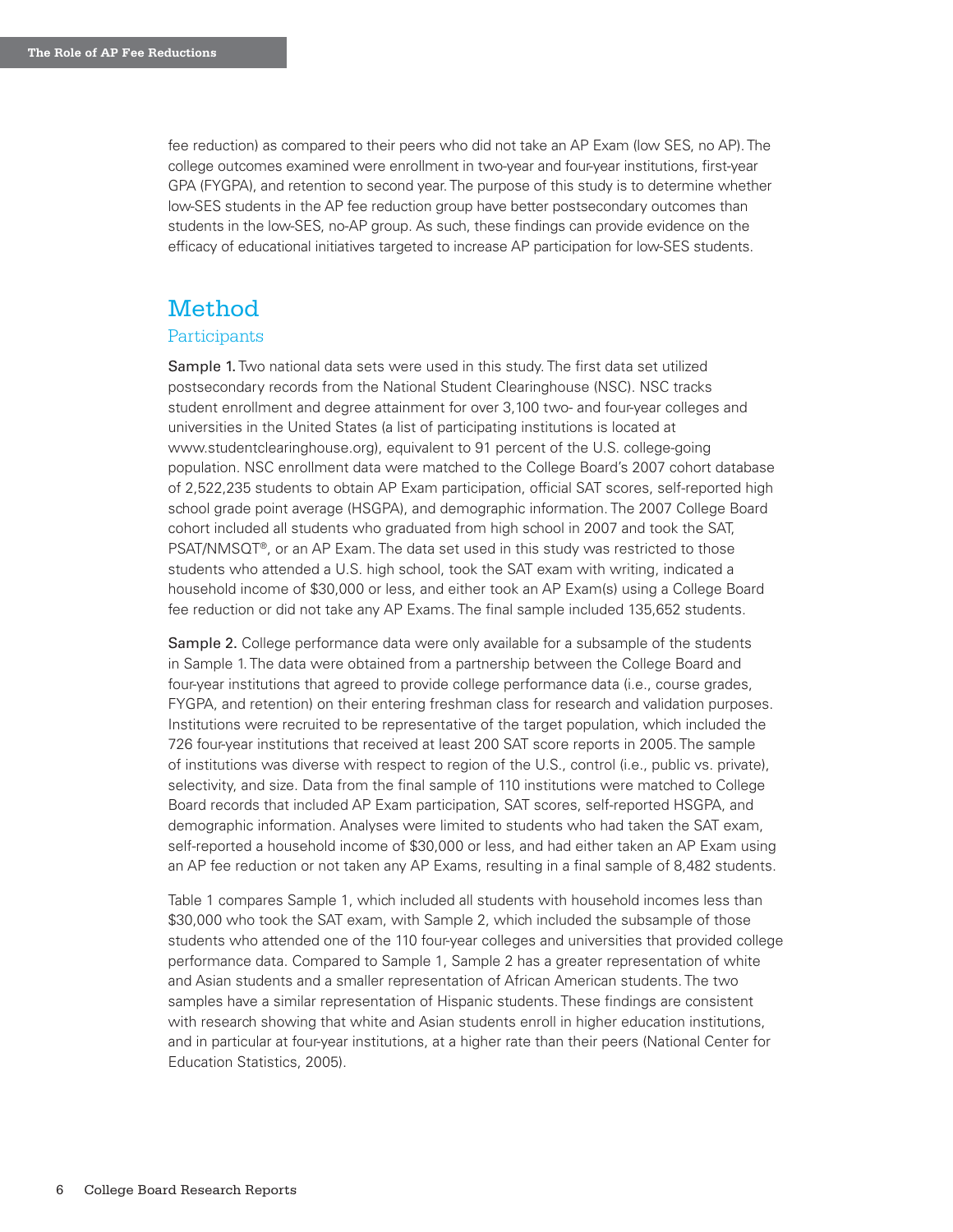| Table 1            |                                                      |               |          |               |          |
|--------------------|------------------------------------------------------|---------------|----------|---------------|----------|
|                    | Demographic Characteristics of Sample 1 and Sample 2 |               |          |               |          |
|                    |                                                      |               | Sample 1 |               | Sample 2 |
|                    |                                                      | <b>Number</b> | Percent  | <b>Number</b> | Percent  |
|                    | Female                                               | 81,809        | 60.3     | 5,126         | 60.4     |
| Gender             | Male                                                 | 53,416        | 39.4     | 3,356         | 39.6     |
|                    | No Response                                          | 427           | 0.3      | $\mathbf{0}$  | 0.0      |
|                    | American Indian                                      | 1,227         | 0.9      | 55            | 0.6      |
|                    | Asian                                                | 15,962        | 11.8     | 1.154         | 13.6     |
|                    | Black /African American                              | 36,955        | 27.2     | 1,802         | 21.2     |
| Race/<br>Ethnicity | Hispanic                                             | 38,295        | 28.2     | 2,357         | 27.8     |
|                    | White                                                | 36,375        | 26.8     | 2,650         | 31.2     |
|                    | Other                                                | 5,753         | 4.2      | 291           | 3.4      |
|                    | No Response                                          | 1,085         | 0.8      | 173           | 2.0      |

#### **Measures**

Advanced Placement® Participation. Advanced Placement (AP) Exam participation was obtained from College Board data. AP classes are college-level courses provided to high school students within a high school setting. These courses must conform to an AP course description, which provides guidance on the depth and breadth of content that should be covered during the course. At the completion of the course, students may choose to complete a standardized exam that measures domain-specific college-level knowledge and skills. The exam is scored from 1 to 5, with each score corresponding to  $1 -$  "no recommendation,"  $2 -$ "possibly qualified,"  $3 -$  "qualified,"  $4 -$  "well qualified," or  $5 -$  "extremely well qualified." The American Council on Education recommends awarding college credit or placement into higher level courses for students scoring 3 or higher (College Board, 2011).

AP Exam participation is used as a proxy for AP course participation, although some students take an AP Exam without having taken the corresponding course; however, this is fairly uncommon. An analysis on a subset of over 71,000 students from the class of 2007 who attended one of the 110 colleges providing performance data indicated that it is unusual for students to take an AP Exam without reporting completion of the corresponding AP course, although the results vary by discipline. In mathematics, between 2 percent and 5 percent take an exam without having reported taking the corresponding course, compared to 1 percent to 2 percent in science, between 1 percent and 5 percent in social science, fewer than 2 percent in a language subject, and between 10 percent and 18 percent in English. It is more common for students to take an AP course without taking the AP Exam but these students could not be identified consistently from the data sets. Thus, students taking an AP course but not an AP Exam are not included in the AP fee reduction group but could be inadvertently included in the low-SES, no-AP group.

SAT® Scores. SAT test scores were obtained from the 2007 College Board cohort, which included students who graduated from high school in 2007 and had taken an SAT exam. The SAT consists of three sections: critical reading, mathematics, and writing, each with a score scale ranging from 200 to 800 with 10-point increments. An SAT composite score is the sum of the scores for all three sections, and therefore has a score scale range of 600 to 2400. For reporting purposes, these scores were aggregated into 300-point score bands (e.g., 600–890).

HSGPA. Cumulative high school GPA (HSGPA) was self-reported by students on the SAT Questionnaire (SAT-Q), which is completed during registration for the SAT. Grades were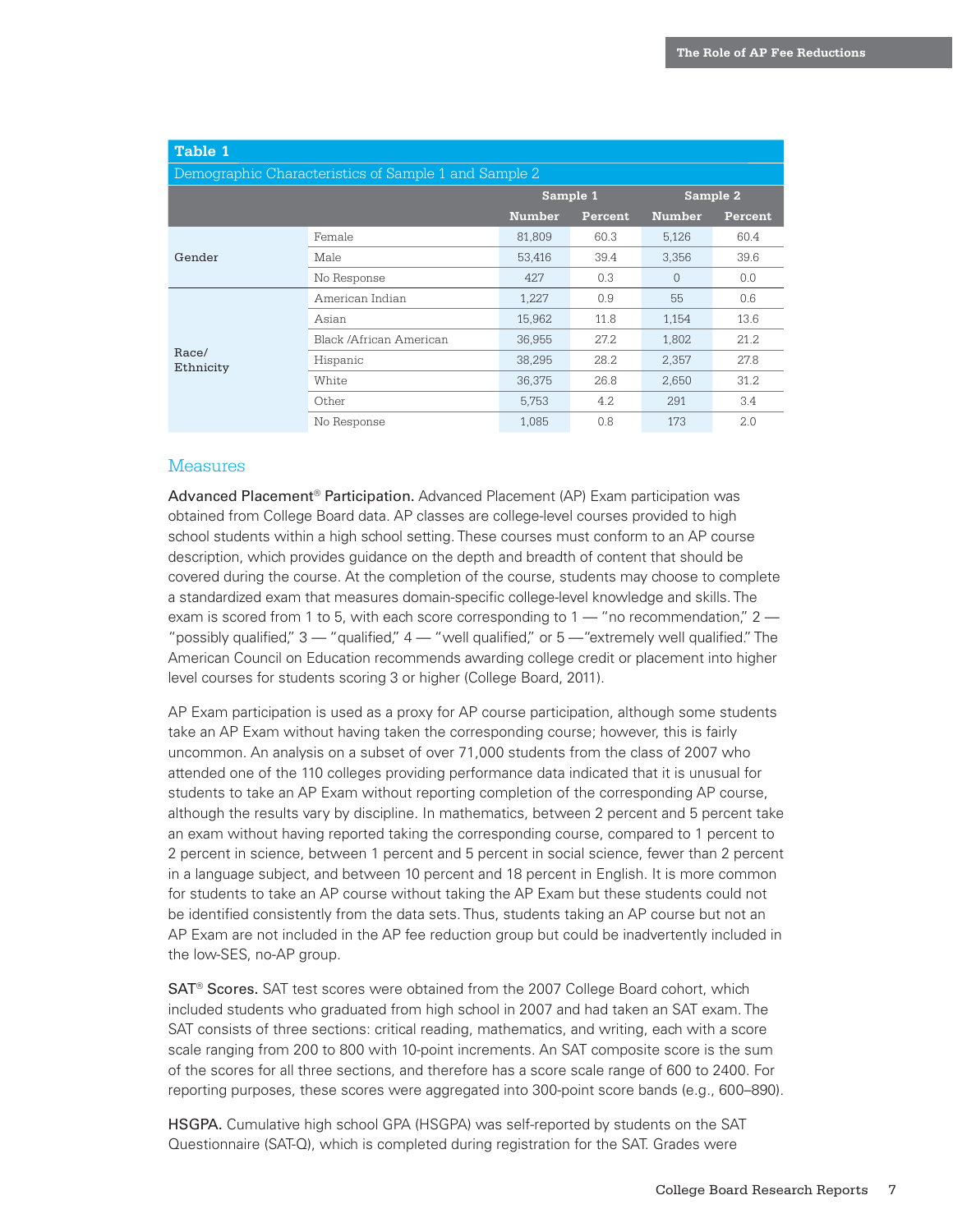reported in letter grades ranging from an F (below 65) to an A+ (97–100). Due to small sample sizes, particularly with Sample 2, grades of C- or lower were combined into a single category.

Household Income. Household income was obtained from self-reported data on the SAT-Q. Only students indicating household incomes of \$30,000 or less were included in the study.

Highest Parental Education. Parental education was also derived from self-reported data obtained from responses on the SAT-Q. Student responses were provided for both mother's and father's highest educational level. The highest degree (i.e., No High School Diploma, High School Diploma, Associate Degree, Bachelor's Degree, or Graduate Degree) of either parent was used to create this variable.

Gender. Students provided gender information (female or male) when they completed the SAT-Q.

Ethnicity. Students indicated their race/ethnicity on the SAT-Q. The categories include: (1) Native American or Alaska Native; (2) Asian, Asian American, or Pacific Islander; (3) black or African American; (4) Mexican or Mexican American; (5) Puerto Rican; (6) Other Hispanic, Latino, or Latin American; (7) white; and (8) Other. In this report, categories 4, 5, and 6 were combined into a single category titled "Hispanic."

College Enrollment. Fall 2007 college enrollment data were obtained for the students in Sample 1. College enrollment was segmented by college type (i.e., two year or four year) and presented separately for two-year and four-year institutions.

First-Year GPA (FYGPA). For Sample 2, FYGPA was obtained from participating colleges and universities. The values of FYGPA ranged from 0.00 to 4.07, with only one student having a FYGPA greater than 4.00.

Retention to Second Year. For Sample 2, institutions also indicated whether students returned for the fall semester of their sophomore year. It should be noted that this variable is not an absolute measure of persistence, as a student may transfer to another institution and persist even though he or she was not retained by his or her original institution.

Maximum AP® Score. Maximum AP score represents the highest score that students earned on any AP Exam taken during their high school career.

#### Analysis

A series of descriptive analyses were conducted to investigate three educational outcomes: 1) college enrollment, 2) FYGPA, and 3) retention to second year for low-SES, no-AP students and AP fee reduction students. Each of these analyses was disaggregated by gender, ethnicity, HSGPA, SAT score band, and highest parental education to isolate the relationship between AP participation and college outcomes within each of these relevant variables. Additionally, only students who indicated a household income of \$30,000 or less were included, because the purpose of this study was to examine the relationship between AP Exam participation and college outcomes for low-SES students who take advantage of the AP fee reduction program versus those who do not.

#### **Results**

#### Demographic Characteristics of Sample 1

Table 2 compares the demographic characteristics of low-SES, no-AP students to AP fee reduction students. Females made up a slightly larger proportion of AP fee reduction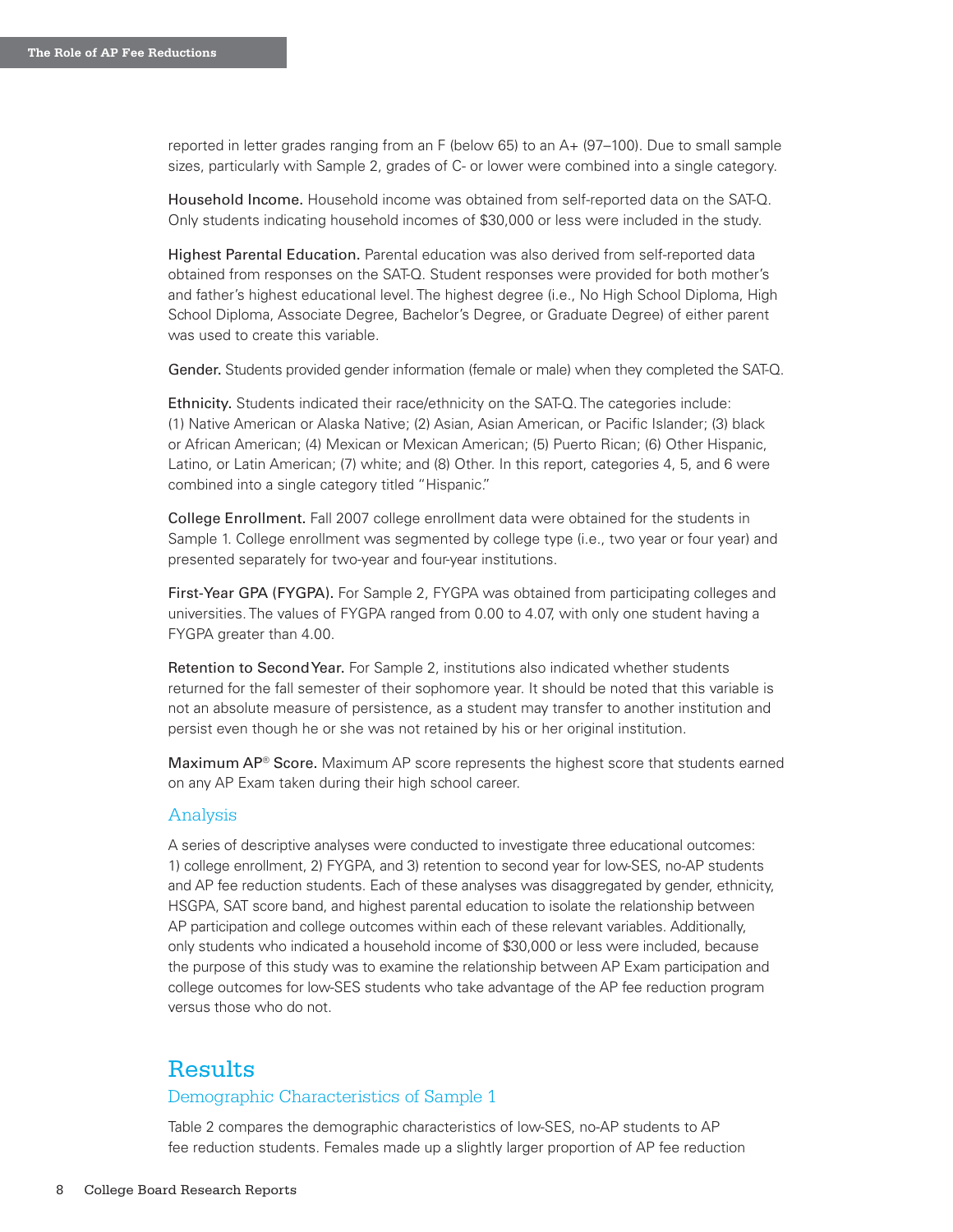students (64.4 percent) than Low-SES No-AP students (59.2 percent). Compared to the low-SES, no-AP students, Asian and Hispanic students accounted for a larger proportion of all students in the AP fee reduction group, while African American and white students accounted for a smaller proportion of all students. Additionally, Table 2 provides information on the distribution of highest parental education level (degree attained), HSGPA, and SAT scores for both groups. Over two-thirds of students from each group came from a household with a highest parental degree of a high school diploma or less (69.6 percent for low-SES, no-AP students and 71.5 percent for AP fee reduction students); however, the AP fee reduction students were almost twice as likely as the low-SES, no-AP students to come from a household where neither parent earned a high school diploma (28.0 percent vs. 15.6 percent).

| <b>Table 2</b>          |                                                                                      |                 |                         |
|-------------------------|--------------------------------------------------------------------------------------|-----------------|-------------------------|
|                         | Demographic and Academic Characteristics by AP Exam Participation Group for Sample 1 |                 |                         |
|                         |                                                                                      | Low SES, No AP* | <b>AP Fee Reduction</b> |
| Number of Students      |                                                                                      | 106,517         | 29,135                  |
|                         | Female                                                                               | 59.2            | 64.4                    |
| Gender                  | Male                                                                                 | 40.4            | 35.6                    |
|                         | No Response                                                                          | 0.4             | 0.0                     |
|                         | American Indian                                                                      | 1.0             | 0.4                     |
|                         | Asian                                                                                | 9.6             | 19.6                    |
|                         | Black/African American                                                               | 30.2            | 16.5                    |
| Race/<br>Ethnicity      | Hispanic                                                                             | 23.5            | 45.7                    |
|                         | White                                                                                | 30.4            | 13.8                    |
|                         | Other                                                                                | 4.3             | 4.0                     |
|                         | No Response                                                                          | 1.0             | 0.0                     |
|                         | A+                                                                                   | 2.1             | 8.5                     |
|                         | Α                                                                                    | 9.1             | 21.2                    |
|                         | A-                                                                                   | 11.4            | 19.4                    |
|                         | $B+$                                                                                 | 17.7            | 18.9                    |
|                         | B                                                                                    | 20.8            | 16.1                    |
| High School GPA         | $B-$                                                                                 | 13.0            | 6.9                     |
|                         | $C+$                                                                                 | 11.1            | 4.1                     |
|                         | $\mathcal{C}$                                                                        | 7.6             | 2.3                     |
|                         | C- or Lower                                                                          | 3.4             | 0.6                     |
|                         | No Response                                                                          | 3.7             | $2.1\,$                 |
|                         | 2100-2400                                                                            | 0.1             | 1.3                     |
|                         | 1800-2090                                                                            | 1.8             | 9.2                     |
| <b>SAT Composite</b>    | 1500-1790                                                                            | 13.9            | 29.6                    |
| Score Band              | 1200-1490                                                                            | 42.6            | 42.0                    |
|                         | 900-1190                                                                             | 35.5            | 16.7                    |
|                         | 600-890                                                                              | 6.0             | 1.2                     |
|                         | No High School Diploma                                                               | 15.6            | 28.0                    |
|                         | High School Diploma                                                                  | 54.0            | 43.5                    |
| <b>Highest Parental</b> | Associate Degree                                                                     | 8.5             | 6.4                     |
| Education               | Bachelor's Degree                                                                    | 12.8            | 11.4                    |
|                         | Graduate Degree                                                                      | 5.6             | 6.1                     |
|                         | No response                                                                          | 3.4             | 4.6                     |

Note. Percentages may not sum to 100 because of rounding. Parental education information is obtained from the SAT Questionnaire.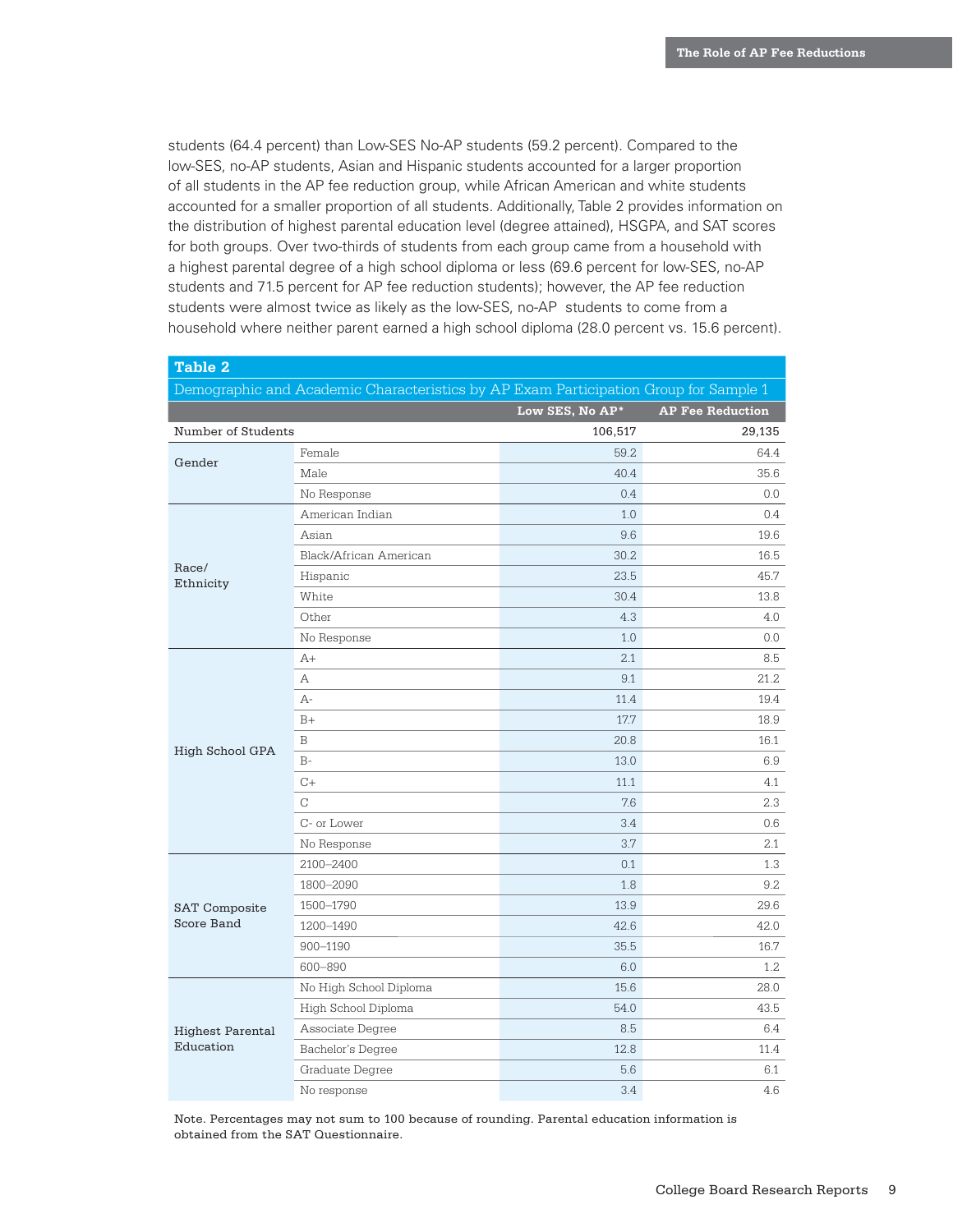AP fee reduction students were more academically able than their low-SES, no-AP counterparts, as demonstrated by higher SAT scores and HSGPA. The AP fee reduction students had a higher percentage achieving an A- HSGPA or higher and an SAT score of 1500 or higher, compared to low-SES, no-AP students (49.1 percent vs. 22.6 percent and 40.1 percent vs. 15.8 percent, respectively). Table 3 indicates that AP fee reduction students had higher mean HSGPA and SAT composite scores than low-SES, no-AP students (3.44 vs. 3.01 and 1443 vs. 1256, respectively).

| Table 3                                                    |                |           |                         |           |  |  |
|------------------------------------------------------------|----------------|-----------|-------------------------|-----------|--|--|
| High School Academic Performance by AP® Group for Sample 1 |                |           |                         |           |  |  |
| <b>Variable</b>                                            | Low SES, No AP |           | <b>AP Fee Reduction</b> |           |  |  |
|                                                            | <b>Mean</b>    | <b>SD</b> | <b>Mean</b>             | <b>SD</b> |  |  |
| <b>HSGPA</b>                                               | 3.01           | 0.66      | 3.44                    | 0.59      |  |  |
| <b>SAT</b>                                                 | 1256           | 2.42.     | 1443                    | 2.70      |  |  |

# College Enrollment for Sample 1

Table 4 compares the two-year college-going rates for both groups of students. Overall, the low-SES, no-AP students had higher two-year college-going rates than did the AP fee reduction students. Specifically, 29.5 percent of low-SES, no-AP students went to a twoyear institution, compared to 18.0 percent of AP fee reduction students. This pattern was consistent across gender and ethnic groups, and all levels of parental education. This trend was also consistent among students with average to strong academic credentials, as measured by HSGPA and SAT scores. For example, within the 1500–1790 SAT score band, 18.3 percent of low-SES, no-AP students attended a two-year college, compared to 12.0 percent of AP fee reduction students. There were smaller differences between the two groups of students in lower SAT score bands and students with lower HSGPAs.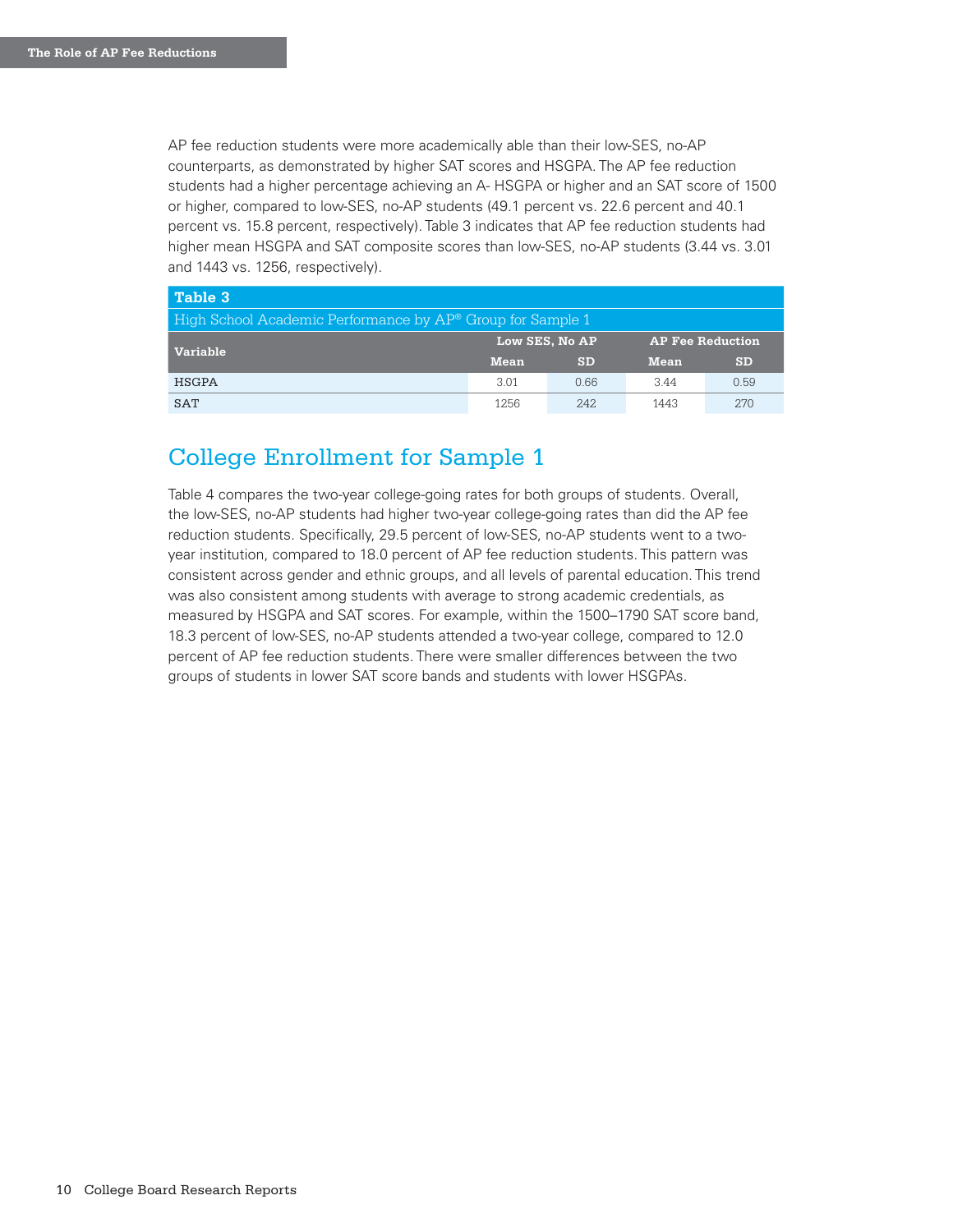| Table 4                                              |                         |                |                         |  |  |  |
|------------------------------------------------------|-------------------------|----------------|-------------------------|--|--|--|
| Two-Year College Enrollment by AP Group for Sample 1 |                         |                |                         |  |  |  |
|                                                      |                         | Low SES, No AP | <b>AP Fee Reduction</b> |  |  |  |
| Number of Students                                   |                         | 106,517        | 29,135                  |  |  |  |
| Total                                                |                         | 29.5           | 18.0                    |  |  |  |
| Gender                                               | Female                  | 29.4           | 18.4                    |  |  |  |
|                                                      | Male                    | 29.8           | 17.5                    |  |  |  |
|                                                      | American Indian         | 27.5           | 20.9                    |  |  |  |
|                                                      | Asian                   | 31.6           | 16.4                    |  |  |  |
|                                                      | Black /African American | 26.5           | 13.6                    |  |  |  |
| Race/Ethnicity                                       | Hispanic                | 33.6           | 21.4                    |  |  |  |
|                                                      | White                   | 28.6           | 14.5                    |  |  |  |
|                                                      | Other                   | 31.2           | 17.7                    |  |  |  |
|                                                      | $A+$                    | 17.5           | 7.6                     |  |  |  |
|                                                      | А                       | 21.9           | 12.5                    |  |  |  |
|                                                      | A-                      | 23.6           | 14.5                    |  |  |  |
|                                                      | $B+$                    | 27.3           | 19.0                    |  |  |  |
| <b>HSGPA</b>                                         | B                       | 30.2           | 23.0                    |  |  |  |
|                                                      | $B-$                    | 32.5           | 26.5                    |  |  |  |
|                                                      | $C+$                    | 35.6           | 28.3                    |  |  |  |
|                                                      | $\mathcal{C}$           | 36.2           | 33.5                    |  |  |  |
|                                                      | C- or Lower             | 35.1           | 38.7                    |  |  |  |
|                                                      | 2100-2400               | 1.3            | 1.1                     |  |  |  |
|                                                      | 1800-2090               | 11.2           | 4.8                     |  |  |  |
| <b>SAT Score Band</b>                                | 1500-1790               | 18.3           | 12.0                    |  |  |  |
|                                                      | 1200-1490               | 28.0           | 20.5                    |  |  |  |
|                                                      | 900-1190                | 35.7           | 30.0                    |  |  |  |
|                                                      | 600-890                 | 36.7           | 36.5                    |  |  |  |
|                                                      | Less than High School   | 31.2           | 20.0                    |  |  |  |
|                                                      | High School Graduate    | 29.8           | 18.1                    |  |  |  |
| <b>Highest Parental</b><br>Education                 | Associate Degree        | 30.9           | 16.0                    |  |  |  |
|                                                      | Bachelor's Degree       | 26.7           | 14.0                    |  |  |  |
|                                                      | Graduate Degree         | 26.9           | 15.5                    |  |  |  |

Table 5 provides four-year college enrollment rates for low-SES, no-AP and AP fee reduction students. Unlike the two-year enrollment rate, which was higher for the low-SES, no-AP group, 38.0 percent of low-SES, no-AP students attended a four-year institution as compared to 60.5 percent of AP fee reduction students. Differences in the four-year college enrollment rate for the two AP groups were fairly consistent across gender and ethnic subgroups, with the AP fee reduction students having much higher rates in all cases. AP fee reduction students also had higher four-year college-going rates within each parental education level. Of students who came from homes where no parent graduated high school, more than 50 percent of AP fee reduction students went on to attend college, compared to less than 30 percent of their low-SES, no-AP counterparts. AP fee reduction students with moderate to strong academic performance in high school attended college in higher numbers than did low-SES, no-AP students with similar academic credentials. For example, 70.8 percent of AP fee reduction students with an SAT score of between 1500 and 1790 attended a four-year college, compared to 56.8 percent of low-SES, no-AP students. Results are similar by HSGPA. For example, 69.2 percent of AP fee reduction students with an A attended a four-year college,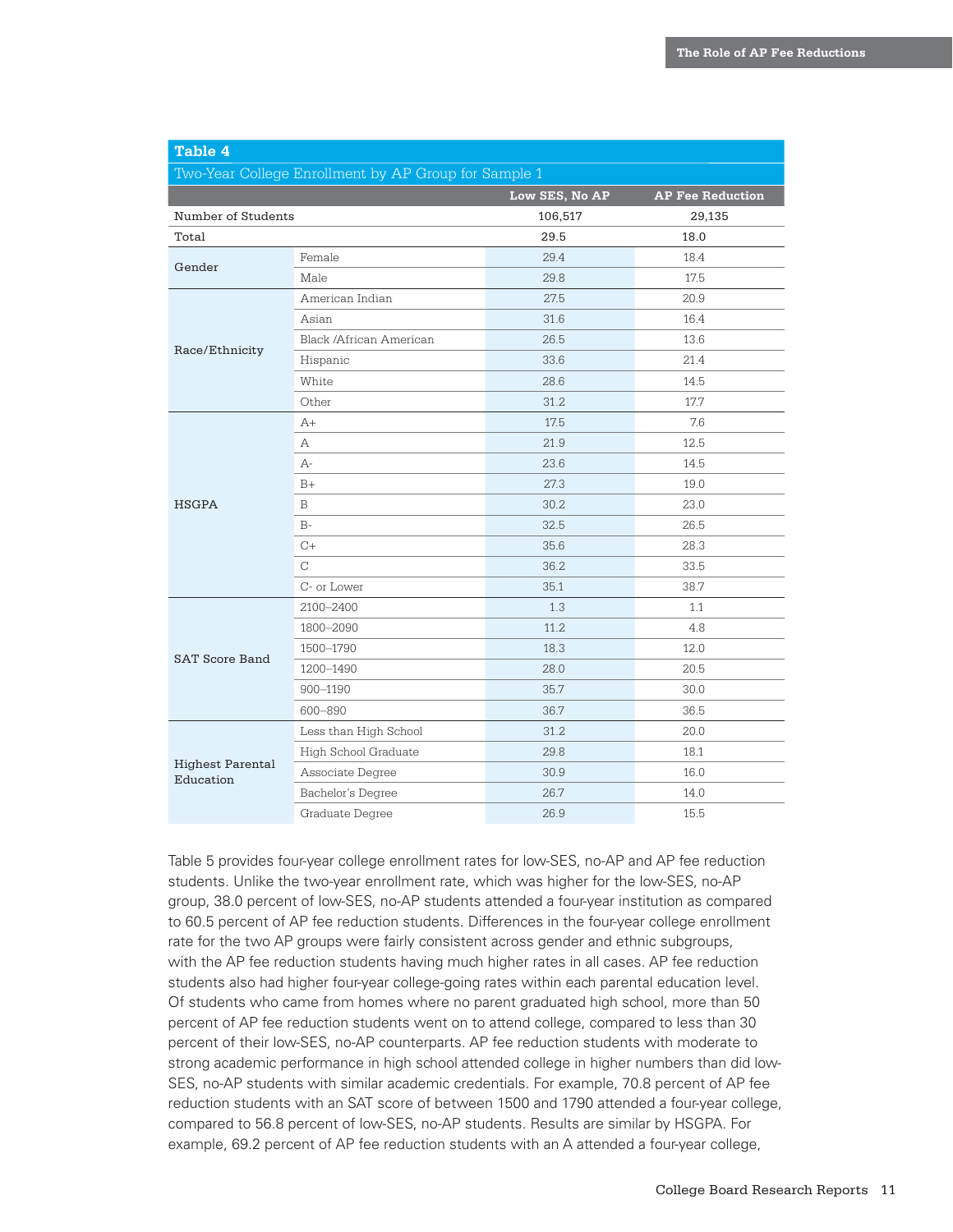compared to 52.5 percent of low-SES, no-AP students. In sum, AP fee reduction students were much more likely to enroll in a four-year college than their low-SES, no-AP peers.<sup>1</sup>

| Table 5                                               |                        |                |                         |  |  |
|-------------------------------------------------------|------------------------|----------------|-------------------------|--|--|
| Four-Year College Enrollment by AP Group for Sample 1 |                        |                |                         |  |  |
|                                                       |                        | Low SES, No AP | <b>AP Fee Reduction</b> |  |  |
| Number of Students                                    |                        | 106,517        | 29,135                  |  |  |
| Total                                                 |                        | 38.0           | 60.5                    |  |  |
|                                                       | Female                 | 39.0           | 60.8                    |  |  |
| Gender                                                | Male                   | 36.7           | 59.9                    |  |  |
|                                                       | American Indian        | 35.4           | 62.0                    |  |  |
|                                                       | Asian                  | 40.1           | 70.6                    |  |  |
| Race/Ethnicity                                        | Black/African American | 41.8           | 67.7                    |  |  |
|                                                       | Hispanic               | 27.7           | 50.6                    |  |  |
|                                                       | White                  | 42.0           | 69.0                    |  |  |
|                                                       | Other                  | 36.5           | 65.5                    |  |  |
|                                                       | $A+$                   | 57.2           | 74.5                    |  |  |
|                                                       | Α                      | 52.5           | 69.2                    |  |  |
|                                                       | A-                     | 49.6           | 65.8                    |  |  |
|                                                       | $B+$                   | 43.8           | 59.1                    |  |  |
| <b>HSGPA</b>                                          | B                      | 38.6           | 53.9                    |  |  |
|                                                       | $B-$                   | 33.7           | 50.0                    |  |  |
|                                                       | $C+$                   | 26.0           | 40.9                    |  |  |
|                                                       | C                      | 23.0           | 33.1                    |  |  |
|                                                       | C- or Lower            | 17.6           | 18.8                    |  |  |
|                                                       | 2100-2400              | 72.5           | 86.8                    |  |  |
|                                                       | 1800-2090              | 63.8           | 79.2                    |  |  |
| <b>SAT Score Band</b>                                 | 1500-1790              | 56.8           | 70.8                    |  |  |
|                                                       | 1200-1490              | 43.2           | 57.8                    |  |  |
|                                                       | 900-1190               | 27.0           | 39.9                    |  |  |
|                                                       | 600-890                | 13.5           | 19.6                    |  |  |
|                                                       | Less than High School  | 29.6           | 54.0                    |  |  |
|                                                       | High School Graduate   | 37.7           | 62.5                    |  |  |
| <b>Highest Parental</b><br>Education                  | Associate Degree       | 42.4           | 65.9                    |  |  |
|                                                       | Bachelor's Degree      | 45.6           | 66.9                    |  |  |
|                                                       | Graduate Degree        | 42.6           | 61.8                    |  |  |

# Demographic Characteristics of Sample 2

Table 6 compares the demographic characteristics of low-SES, no-AP students and AP fee reduction students for Sample 2. Females represent about 60 percent of both groups. Relative to the low-SES, no-AP students, there was a larger proportion of Asian and Hispanic students and a smaller proportion of African American and white students in the AP fee reduction group. AP fee reduction students came from households with lower levels of parental education, as nearly one-quarter reported neither parent obtaining a high school degree, compared to 10.7

<sup>1.</sup> To obtain the percentage of students by each group who did not attend college, add the percentages from Tables 4 and 5 together and subtract that number from 100. For example, in the low-SES, no-AP group, 32.5 percent (i.e., 100 – (29.5 + 38.0)) did not go to college, as compared to 21.5 percent for the AP fee reduction group.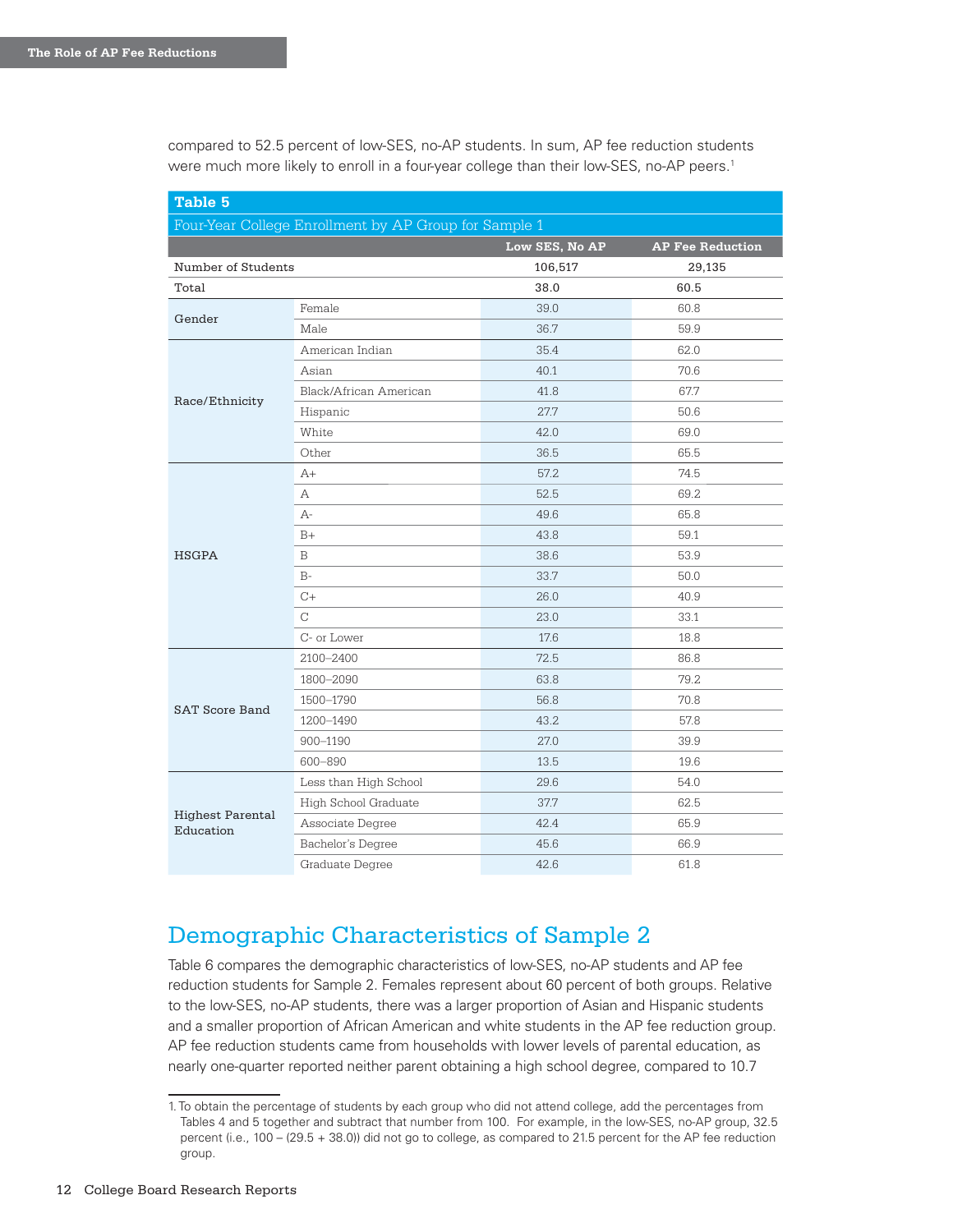percent of the low-SES, no-AP students. AP fee reduction students were higher academic achievers, as 66.1 percent reported a HSGPA of A- or higher and 55.6 percent had combined SAT scores of 1500 or higher, compared to 41.2 percent and 33.8 percent, respectively, of low-SES, no-AP students. The difference in HSGPA could be partly attributable to the fact that many high schools give higher weight to AP courses; however, this does not explain the differences in SAT scores for the two groups. Additionally, Table 7 provides the mean HSGPA and SAT scores for both groups. The AP fee reduction students have a mean HSGPA and SAT composite score of 3.67 and 1545, compared to 3.34 and 1404, respectively, for the low-SES, no-AP group.

| Table 6                                                                              |                        |                |                         |  |  |
|--------------------------------------------------------------------------------------|------------------------|----------------|-------------------------|--|--|
| Demographic and Academic Characteristics by AP Exam Participation Group for Sample 2 |                        |                |                         |  |  |
|                                                                                      |                        | Low SES, No AP | <b>AP Fee Reduction</b> |  |  |
| Number of Students                                                                   |                        | 5,217          | 3,265                   |  |  |
| Gender                                                                               | Female                 | 59.9           | 61.3                    |  |  |
|                                                                                      | Male                   | 40.1           | 38.7                    |  |  |
|                                                                                      | American Indian        | 0.8            | 0.5                     |  |  |
|                                                                                      | Asian                  | 10.6           | 18.4                    |  |  |
|                                                                                      | Black/African American | 25.1           | 15.1                    |  |  |
| Race/Ethnicity                                                                       | Hispanic               | 17.4           | 44.4                    |  |  |
|                                                                                      | White                  | 40.3           | 16.8                    |  |  |
|                                                                                      | Other                  | 3.7            | 3.0                     |  |  |
|                                                                                      | No response            | 2.2            | 1.8                     |  |  |
|                                                                                      | $A+$                   | 4.7            | 13.7                    |  |  |
|                                                                                      | Α                      | 16.6           | 29.1                    |  |  |
|                                                                                      | A-                     | 19.9           | 23.3                    |  |  |
|                                                                                      | $B+$                   | 21.0           | 16.9                    |  |  |
|                                                                                      | B                      | 19.2           | 10.0                    |  |  |
| High School GPA                                                                      | $B-$                   | 9.0            | 3.4                     |  |  |
|                                                                                      | $C+$                   | 4.4            | 1.2                     |  |  |
|                                                                                      | C                      | 2.5            | 0.7                     |  |  |
|                                                                                      | C- or Lower            | 0.7            | 0.2                     |  |  |
|                                                                                      | No response            | 2.1            | 1.4                     |  |  |
|                                                                                      | 2100-2400              | 0.4            | 1.8                     |  |  |
|                                                                                      | 1800-2090              | 4.7            | 14.0                    |  |  |
|                                                                                      | 1500-1790              | 28.7           | 39.8                    |  |  |
| <b>SAT Composite</b><br><b>Score Band</b>                                            | 1200-1490              | 48.6           | 37.7                    |  |  |
|                                                                                      | 900-1190               | 16.4           | 6.5                     |  |  |
|                                                                                      | 600-890                | 1.3            | 0.1                     |  |  |
|                                                                                      | No response            | 0.0            | 0.0                     |  |  |
|                                                                                      | No High School Diploma | 10.7           | 24.6                    |  |  |
|                                                                                      | High School Diploma    | 53.7           | 45.5                    |  |  |
| <b>Highest Parental</b>                                                              | Associate Degree       | 9.7            | 7.0                     |  |  |
| Education                                                                            | Bachelor's Degree      | 16.6           | 13.6                    |  |  |
|                                                                                      | Graduate Degree        | 7.0            | 6.2                     |  |  |
|                                                                                      | No response            | 2.2            | 3.1                     |  |  |

Note. Percentages may not sum to 100 because of rounding.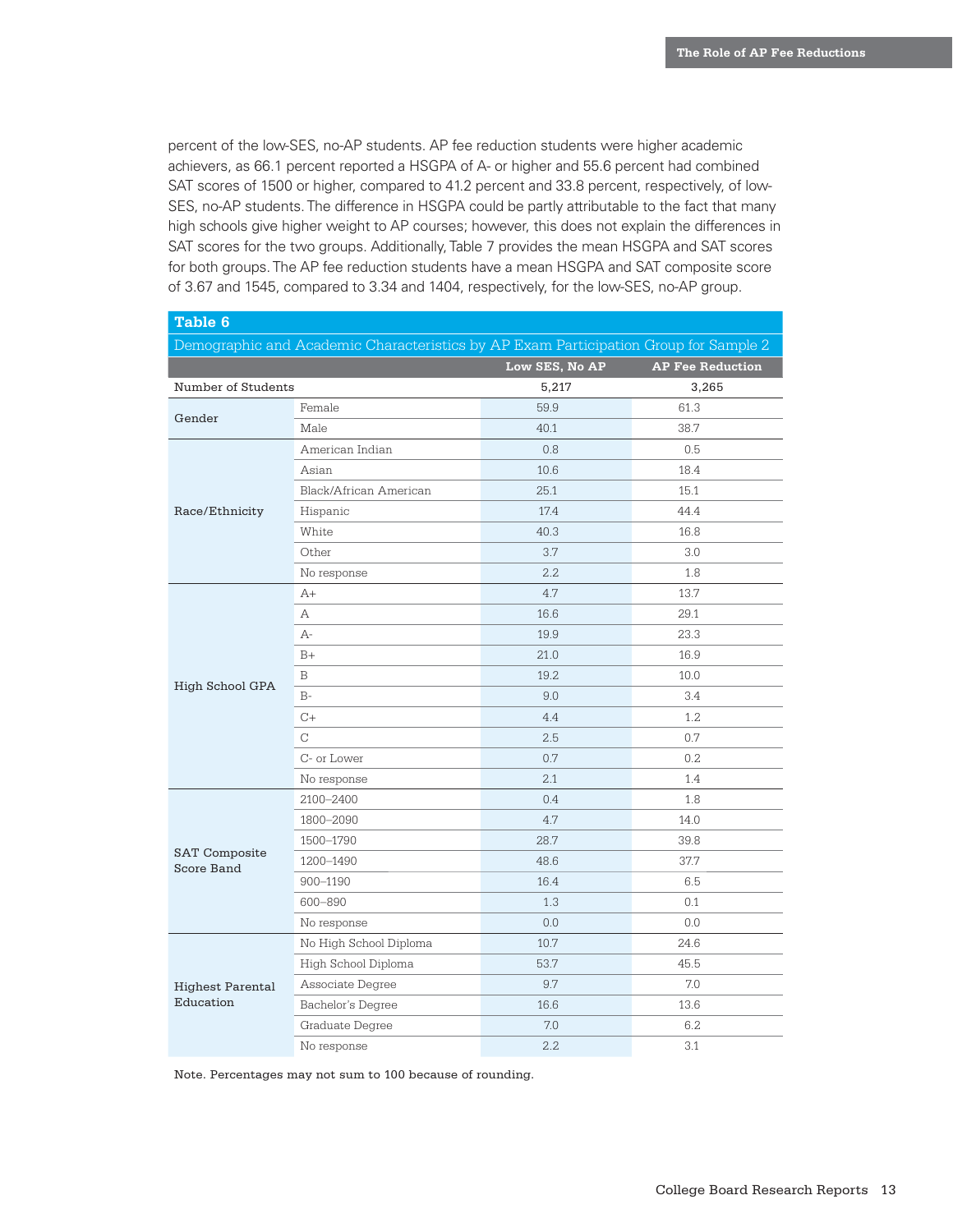| Table 7                                                                      |                |           |                         |           |  |  |
|------------------------------------------------------------------------------|----------------|-----------|-------------------------|-----------|--|--|
| High School Academic Performance by AP Exam Participation Group for Sample 2 |                |           |                         |           |  |  |
| <b>Variable</b>                                                              | Low SES. No AP |           | <b>AP Fee Reduction</b> |           |  |  |
|                                                                              | <b>Mean</b>    | <b>SD</b> | <b>Mean</b>             | <b>SD</b> |  |  |
| <b>HSGPA</b>                                                                 | 3.34           | .57       | 367                     | .49       |  |  |
| <b>SAT</b>                                                                   | 1404           | 230       | 1545                    | 2.47      |  |  |

# FYGPA for Sample 2

Table 8 provides the mean FYGPA for AP fee reduction students and low-SES, no-AP students overall and by relevant subgroups. Overall, AP fee reduction students earned FYGPAs that were 0.27 higher than that of low-SES, no-AP students (2.76. vs. 2.49). The performance gap persisted within race/ethnicity and gender subgroups. AP fee reduction students also had higher FYGPAs than low-SES, no-AP students at every level of parental education. AP fee reduction students from households without a parent who graduated from high school obtained a mean FYGPA of around a B-, a level of performance that has been suggested by previous research as being indicative of a successful college career (Wyatt, Kobrin, Wiley, Camara, & Proestler, 2011). This finding suggests that even the least economically advantaged AP students are on track to achieve college success. When disaggregated by high school achievement, AP fee reduction students outperformed low-SES, no-AP students. Within HSGPA levels, AP fee reduction students had higher FYGPAs at every letter grade though the differences were consistently larger for lower performing students. For each SAT score band except the highest (2100–2400), AP fee reduction students outperformed the low-SES, no-AP students. However, it should be noted that students in the highest score band accounted for less than 2 percent of the students in the sample. In sum, AP fee reduction students earned higher grades in college than their low-SES, no-AP peers.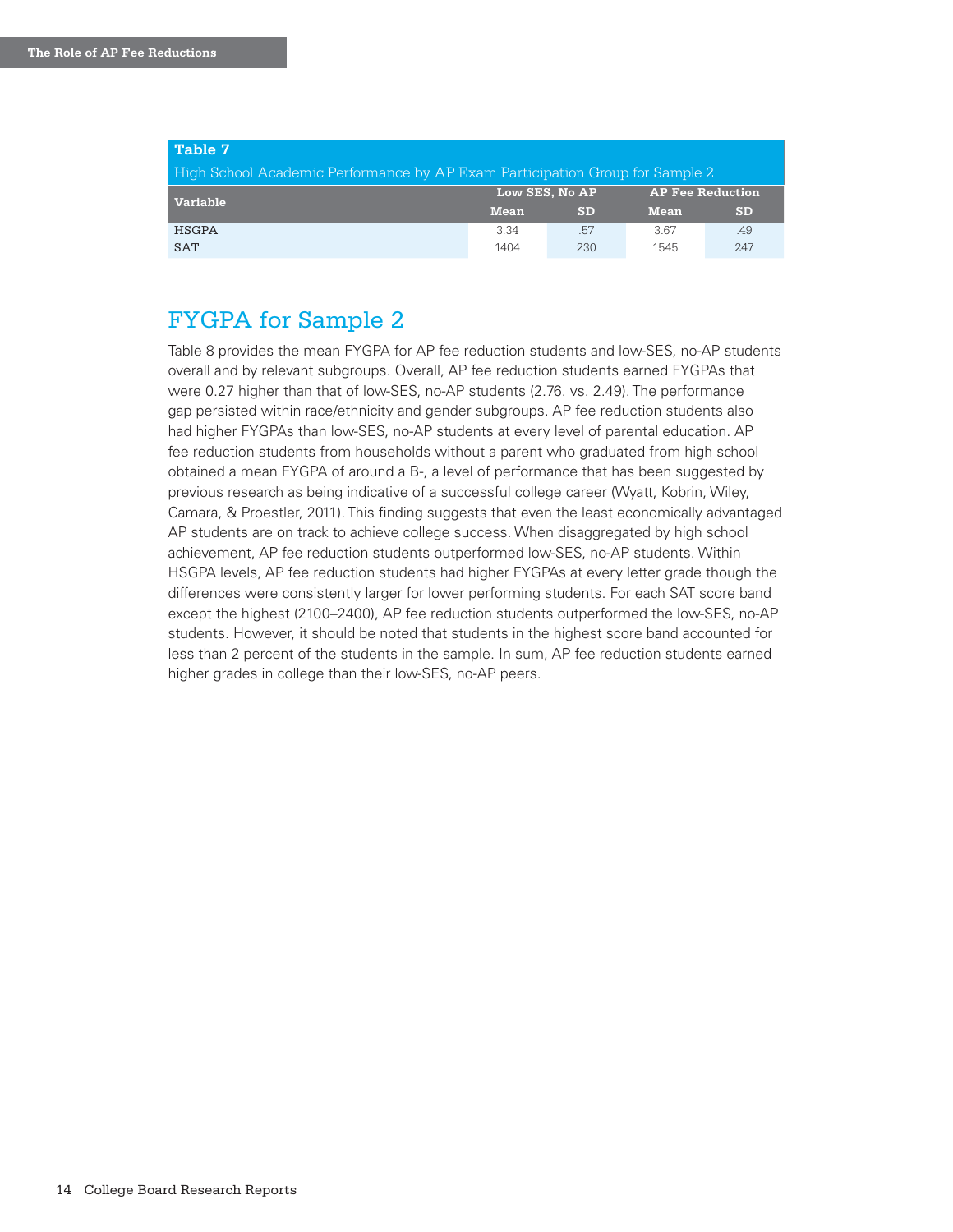| Table 8                              |                                                   |                |                         |
|--------------------------------------|---------------------------------------------------|----------------|-------------------------|
|                                      | FYGPA by AP Exam Participation Group for Sample 2 |                |                         |
|                                      |                                                   | Low SES, No AP | <b>AP Fee Reduction</b> |
| Number of Students                   |                                                   | 4,883          | 3,150                   |
| Total                                |                                                   | 2.49           | 2.76                    |
| Gender                               | Female                                            | 2.54           | 2.81                    |
|                                      | Male                                              | 2.42           | 2.69                    |
|                                      | American Indian                                   | 2.33           | 3.03                    |
|                                      | Asian                                             | 2.73           | 3.02                    |
|                                      | Black/African American                            | 2.28           | 2.62                    |
| Race/Ethnicity                       | Hispanic                                          | 2.35           | 2.60                    |
|                                      | White                                             | 2.61           | 2.99                    |
|                                      | Other                                             | 2.61           | 2.87                    |
|                                      | $A+$                                              | 3.09           | 3.13                    |
|                                      | А                                                 | 2.83           | 2.93                    |
|                                      | $A-$                                              | 2.65           | 2.77                    |
|                                      | $B+$                                              | 2.48           | 2.54                    |
| <b>HSGPA</b>                         | B                                                 | 2.30           | 2.40                    |
|                                      | $B-$                                              | 2.09           | 2.34                    |
|                                      | $C+$                                              | 2.04           | 2.06                    |
|                                      | $\mathcal{C}$                                     | 1.92           | 2.27                    |
|                                      | C- or Lower                                       | 2.04           | 2.34                    |
|                                      | 2100-2400                                         | 3.54           | 3.45                    |
|                                      | 1800-2090                                         | 3.04           | 3.17                    |
| <b>SAT Score Band</b>                | 1500-1790                                         | 2.73           | 2.87                    |
|                                      | 1200-1490                                         | 2.41           | 2.55                    |
|                                      | 900-1190                                          | 2.20           | 2.27                    |
|                                      | 600-890                                           | 1.85           | 2.52                    |
|                                      | Less than High School                             | 2.44           | 2.66                    |
|                                      | High School Graduate                              | 2.42           | 2.74                    |
| <b>Highest Parental</b><br>Education | Associate Degree                                  | 2.48           | 2.82                    |
|                                      | Bachelor's Degree                                 | 2.65           | 2.92                    |
|                                      | Graduate Degree                                   | 2.73           | 3.00                    |

# Second-Year Retention Rates for Sample 2

Table 9 provides the second-year retention rates for AP fee reduction students and low-SES, no-AP students overall and by relevant student subgroups. Overall, low-SES, no-AP students had a second year retention rate of 74.1 percent while AP fee reduction students had a retention rate of 83.6 percent, a difference of almost 10 percent. The performance gaps in retention rates persisted even within gender, race/ethnicity, and parental education subgroups, although the differences were slightly smaller for those students with parents without a high school diploma or those with a parent(s) with a graduate degree. AP fee reduction students also had higher retention rates than low-SES, no-AP students with similar academic credentials in high school. For example, 87.6 percent of AP fee reduction students with an HSGPA of A returned for their second year, as compared to 81.5 percent of low-SES, no-AP students with the same HSGPA. While this trend held generally, it is worth noting that the results were not consistent across all high school GPAs. Within each SAT score band, AP fee reduction students had retention rates between 5 percent and 11 percent higher than low-SES, no-AP students.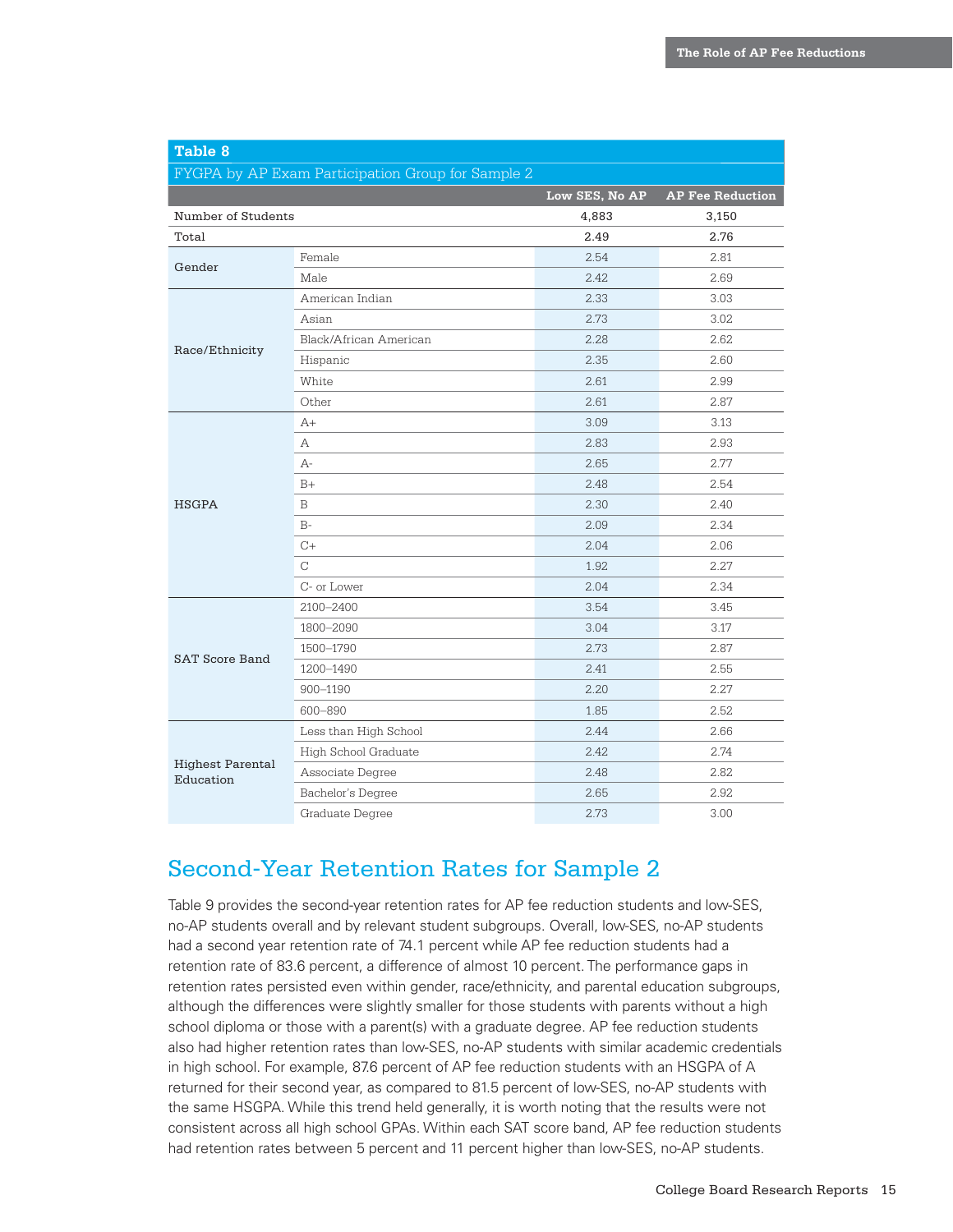| Table 9                                                                 |                        |                |                         |  |  |
|-------------------------------------------------------------------------|------------------------|----------------|-------------------------|--|--|
| Second-Year Retention Rates by AP Exam Participation Group for Sample 2 |                        |                |                         |  |  |
|                                                                         |                        | Low SES, No AP | <b>AP Fee Reduction</b> |  |  |
| Number of Students                                                      |                        | 5,211          | 3,262                   |  |  |
| Total                                                                   |                        | 74.1           | 83.6                    |  |  |
| Gender                                                                  | Female                 | 73.8           | 83.9                    |  |  |
|                                                                         | Male                   | 74.5           | 83.2                    |  |  |
|                                                                         | American Indian        | 52.5           | 60.0                    |  |  |
|                                                                         | Asian                  | 83.9           | 91.3                    |  |  |
| Race/Ethnicity                                                          | Black/African American | 73.5           | 83.8                    |  |  |
|                                                                         | Hispanic               | 71.6           | 81.3                    |  |  |
|                                                                         | White                  | 73.0           | 82.1                    |  |  |
|                                                                         | Other                  | 75.8           | 83.5                    |  |  |
|                                                                         | $A+$                   | 86.4           | 88.8                    |  |  |
|                                                                         | A                      | 81.5           | 87.6                    |  |  |
|                                                                         | A-                     | 78.1           | 82.6                    |  |  |
|                                                                         | $B+$                   | 74.3           | 83.4                    |  |  |
| <b>HSGPA</b>                                                            | B                      | 69.9           | 77.0                    |  |  |
|                                                                         | $B -$                  | 64.9           | 68.5                    |  |  |
|                                                                         | $C+$                   | 64.0           | 63.2                    |  |  |
|                                                                         | $\mathcal{C}$          | 62.0           | 83.3                    |  |  |
|                                                                         | C- or Lower            | 57.9           | 33.3                    |  |  |
|                                                                         | 2100-2400              | 84.2           | 94.9                    |  |  |
|                                                                         | 1800-2090              | 84.8           | 89.7                    |  |  |
| <b>SAT Score Band</b>                                                   | 1500-1790              | 77.9           | 85.1                    |  |  |
|                                                                         | 1200-1490              | 72.9           | 80.8                    |  |  |
|                                                                         | 900-1190               | 69.0           | 75.1                    |  |  |
|                                                                         | 600-890                | 55.9           | 66.7                    |  |  |
|                                                                         | Less than High School  | 74.1           | 81.7                    |  |  |
|                                                                         | High School Graduate   | 72.0           | 82.8                    |  |  |
| <b>Highest Parental</b><br>Education                                    | Associate Degree       | 73.1           | 83.7                    |  |  |
|                                                                         | Bachelor's Degree      | 77.9           | 87.2                    |  |  |
|                                                                         | Graduate Degree        | 82.1           | 87.2                    |  |  |

Note. Percentages may not sum to 100 because of rounding.

# AP Performance and College Outcomes for AP® Fee-Reduction Students

Table 10 contains the two-year and four-year college enrollment rates, FYGPA, and retention rates for the AP fee reduction students by the maximum AP Exam score attained, as compared to low-SES, no-AP students. Overall, the results indicate a positive relationship between AP Exam performance and desirable college outcomes. For the first outcome examined, two-year college enrollment, 29.5 percent of low-SES, no-AP students attended a two-year college, which was about 5 percent higher than the enrollment rate for AP fee reduction students who earned a maximum AP score of 1 (24.1 percent). On the other hand, only 13.2 percent of students with a maximum AP score of 5 enrolled in a two-year college. Higher AP scores were associated with lower two-year college attendance rates at every point on the 1–5 score scale. Thus, AP participation and performance were inversely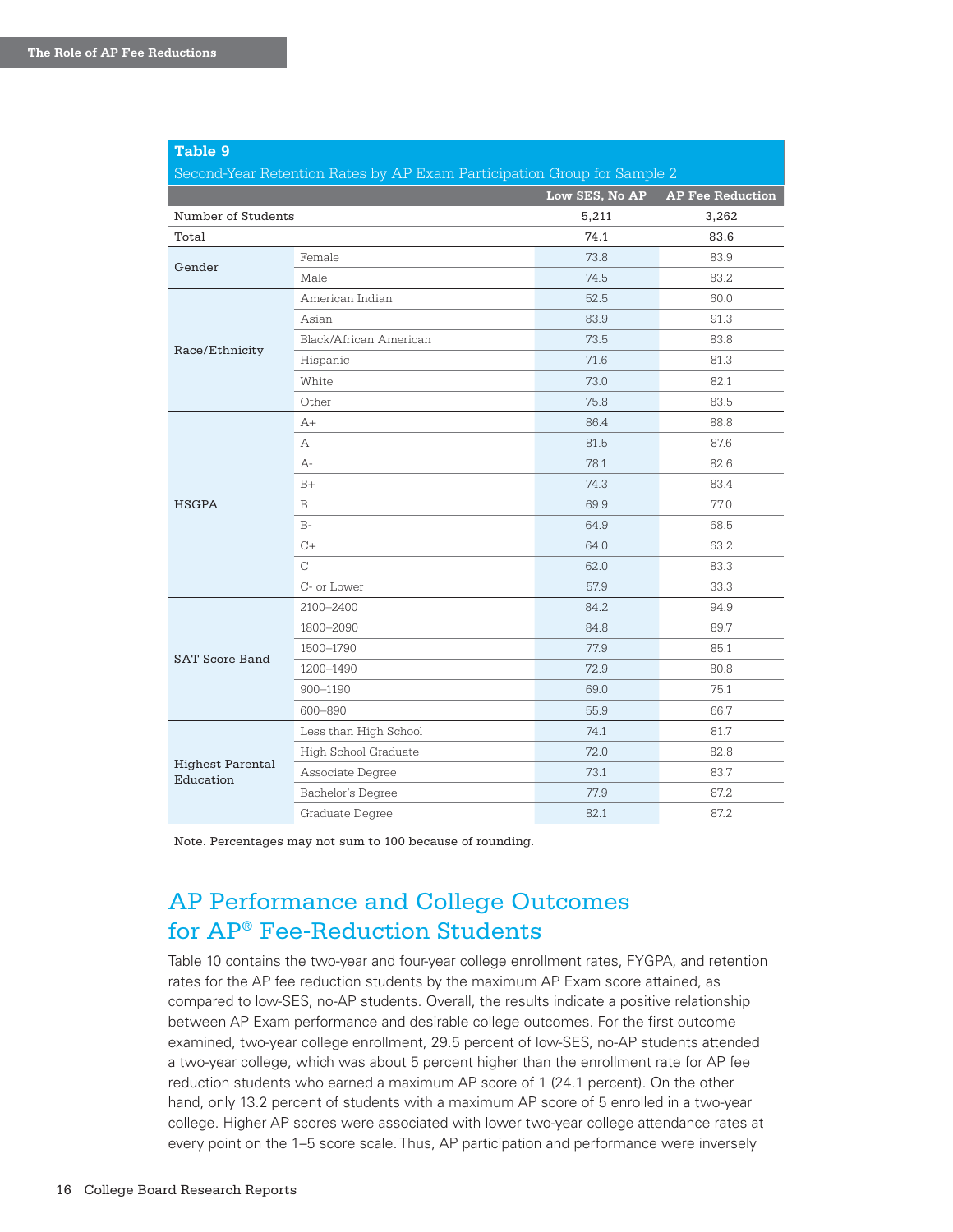related to two-year college enrollment. The opposite was true of the relationship between AP performance and four-year college enrollment; low-SES, no-AP students were the least likely to enroll in a four-year college (38.0 percent). Additionally, 52 percent of AP fee reduction students whose highest AP score was a 1 enrolled at a four-year institution, as compared to between 62 percent and 64 percent of students whose highest AP score was a 2 or higher.

| Table 10                                          |                                                                             |         |                |         |          |         |  |
|---------------------------------------------------|-----------------------------------------------------------------------------|---------|----------------|---------|----------|---------|--|
|                                                   | College Enrollment Rate, FYGPA, and Retention Rate by Highest AP Exam Score |         |                |         |          |         |  |
| <b>Highest AP Exam Score for AP Fee Reduction</b> |                                                                             |         |                |         |          |         |  |
| Outcome                                           | <b>Low-SES No-AP</b>                                                        | 1       | $\overline{2}$ | 3       | 4        | 5       |  |
| Two-Year                                          | 29.5                                                                        | 24.1    | 18.6           | 16.7    | 15.4     | 13.2    |  |
| Enrollment Rate                                   | (106.517)                                                                   | (6.972) | (6,420)        | (5,430) | (5.249)  | (5.064) |  |
| Four-Year                                         | 38.0                                                                        | 52.3    | 62.4           | 63.7    | 63.1     | 63.3    |  |
| Enrollment Rate                                   | (106, 517)                                                                  | (6,972) | (6,420)        | (5,430) | (5, 249) | (5.064) |  |
|                                                   | 2.49                                                                        | 2.35    | 2.66           | 2.79    | 2.89     | 3.07    |  |
| <b>FYGPA</b>                                      | (4,883)                                                                     | (550)   | (671)          | (646)   | (640)    | (643)   |  |
|                                                   | 74.1                                                                        | 75.3    | 82.6           | 84.2    | 86.9     | 88.1    |  |
| Retention Rate                                    | (5.211)                                                                     | (574)   | (702)          | (665)   | (657)    | (664)   |  |

Note. Percentages may not sum to 100 because of rounding.

AP performance was also related to FYGPA, as students with higher AP scores also had higher college grades. The low-SES, no-AP students had a mean FYGPA of 2.49, higher than students with a maximum AP score of 1 (2.35) but lower than that of students scoring a 2, 3, 4, or 5 (2.66, 2.79, 2.89, and 3.07, respectively). Thus, FYGPA increased at every AP score point. The pattern was fairly similar with retention rates, as retention rates were similar between low-SES, no-AP students and AP fee reduction students with a maximum AP score of 1, at about 74 percent to 75 percent. Retention rates were higher among students with a higher maximum AP score, ranging between 82.6 percent and 88.1 percent for students scoring between 2 and 5. These results suggest that both participation and performance are related to subsequent college outcomes.

#### **Discussion**

Low-SES students are often educationally disadvantaged relative to their higher-SES peers (Adelman 1999; 2006). The AP fee reduction program is an initiative intended to extend the educational benefits associated with the AP Program and exam participation to a segment of the population that has been traditionally underserved by the education community. During the last five years, the number of low-SES students participating in an AP Exam has increased considerably, doubling from about 75,000 in 2004 to around 150,000 in 2009 (College Board, 2010). Given the increased presence of low-SES students in AP, this study sought to measure how these students fare in terms of college outcomes compared to their low-SES, no-AP peers. The results were encouraging, as low-SES AP students had higher four-year collegegoing rates, FYGPAs, and retention rates than their counterparts who did not take any AP Exams. This was generally true even when students were matched for ethnicity, parental education, or measures of high school performance. More in-depth analyses confirmed that stronger AP performance, as measured by highest exam score, was positively related to fouryear college attendance rates, FYGPA, and retention rates.

The results by maximum AP score obtained suggest that there still may be some benefit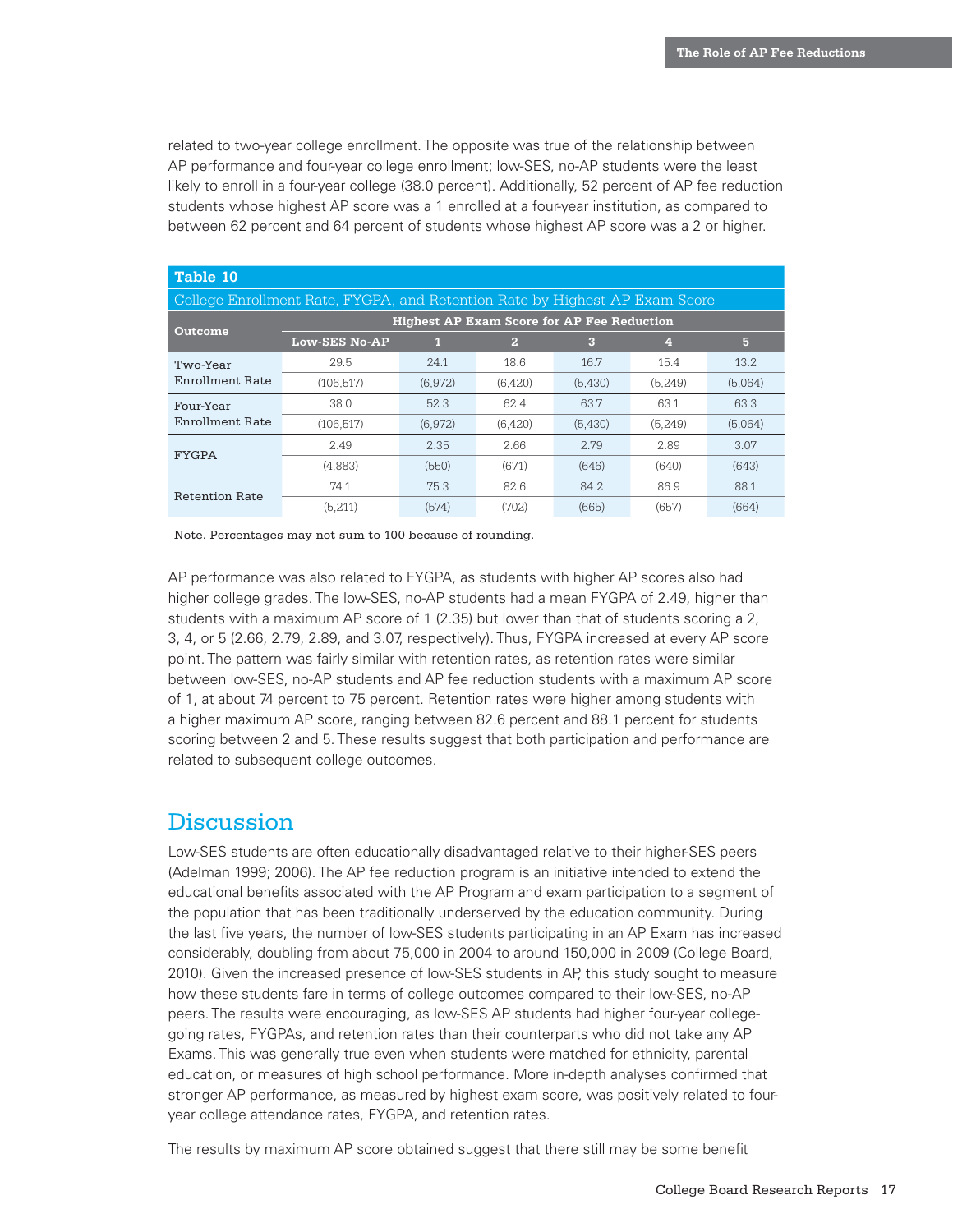for students who do not achieve a score of 3 or higher, the typical cut point associated with granting college credit. While students who score a 1 or 2 do not typically earn college credit for taking an AP Exam, the results presented here suggest that low-SES students who score a 2 on at least one AP Exam are more likely to experience positive outcomes, including higher four-year enrollment rates, FYGPA, and retention rates. In sum, these students appeared to benefit from their AP experience even though during high school they failed to perform at a level widely considered adequate for college-level work. However, one troubling finding is that African American students are substantially underrepresented among the AP fee reduction population as well as in the overall population of students taking AP (College Board, 2010). Perhaps further research could investigate how to better engage this traditionally underserved population.

This study is notable because it focused solely on economically disadvantaged students who were provided an opportunity to participate in AP through the College Board's fee-reduction program. The results indicate that these students achieved more positive postsecondary results than students not participating in AP. Prior research has indicated that schools with large populations of low-SES or minority students are less likely to offer rigorous course work including AP courses. In this study, the low-SES students who participated in AP through the fee-reduction program went to high schools that offered more unique AP courses than the low-SES students not participating in AP. This highlights the importance of introducing a college-going culture featuring rigorous course work typical of AP programs into underserved high schools nationwide.

However, several limitations of this study must be noted. First, this study was descriptive in nature. More sophisticated analyses were intentionally avoided because this paper is intended to provide straightforward results that would be widely accessible to our various stakeholders. Future research should statistically control for demographic and academic variables in order to isolate the effect of AP participation on college success.

A second limitation is that the data available only afforded the opportunity to evaluate students identified as having taken an AP Exam. While AP Exam participation is a reasonable proxy for AP course participation, this study was unable to evaluate AP course takers who did not take an AP Exam or to disentangle AP Exam takers who took the relevant AP course from those who only took the exam and not the course.

A third limitation is that this paper does not directly test why low-SES AP fee reduction students have more positive college outcomes, although several possibilities exist. Arguably, the exposure to college-level work in the form of AP participation may establish a clear set of expectations prior to entering college that leaves these students better prepared for the rigors of college. Additionally, for those scoring a 3 or higher, AP Exam success may increase students' self-efficacy or belief that they can succeed in college. Finally, motivation could play a role, as AP students may be more motivated to attend and succeed in high school and college. Future research should explicitly test for the underlying psychological processes driving the AP performance relationship.

Overall, these results suggest that increasing academic intensity through AP participation may increase college enrollment, performance, and retention for low-SES students.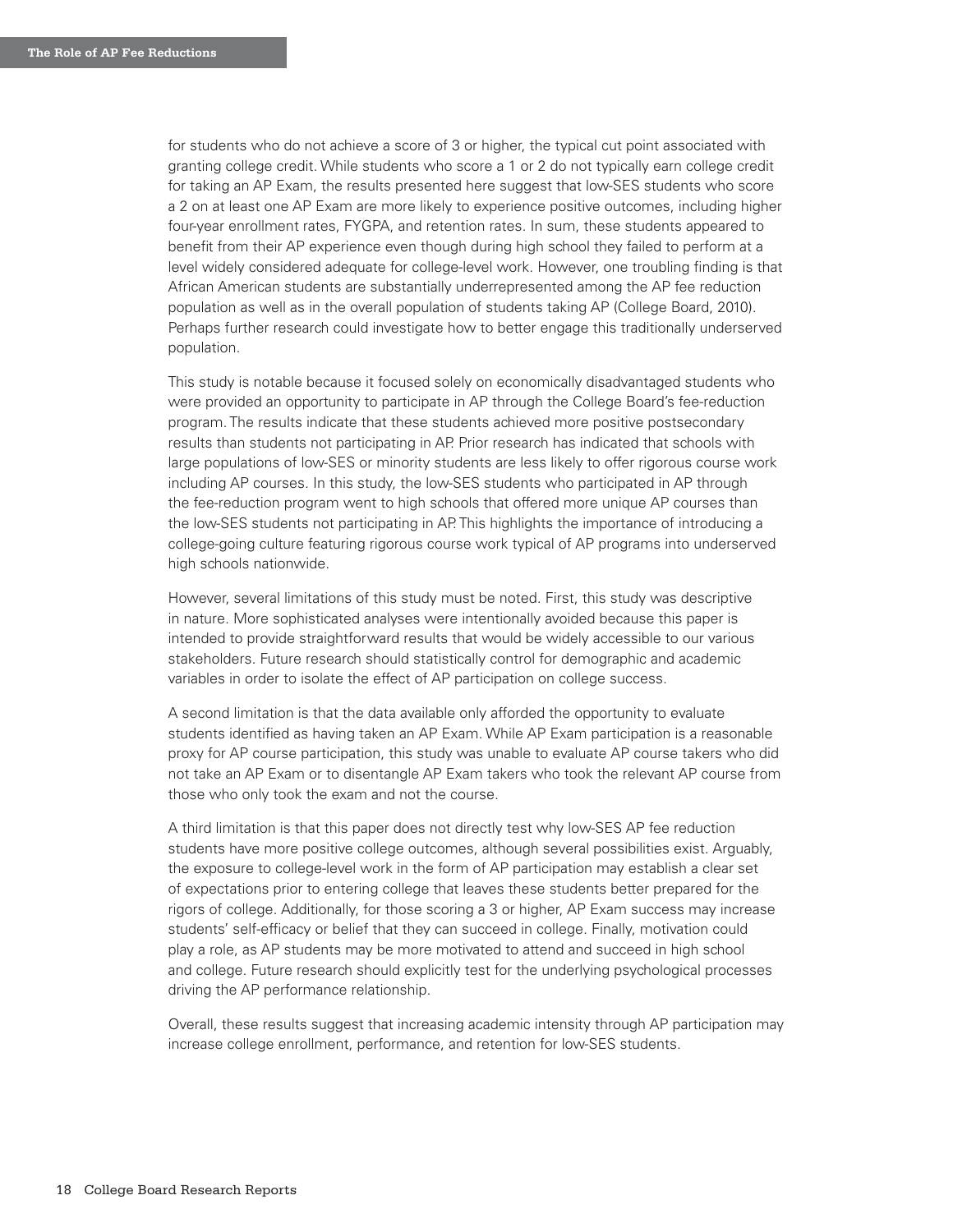#### References

- Achieve, Inc., The Education Trust, & Thomas B. Fordham Foundation. (2004). The American diploma project: Ready or not: Creating a high school diploma that counts. Washington, D.C.: Achieve, Inc.
- Adelman, C. (2006). The toolbox revisited: paths to degree completion from high school through college. Washington, D.C.: U.S. Department of Education.
- Adelman, C. (1999). Answers in the tool box: academic intensity, attendance patterns, and bachelor's degree attainment. Washington, D.C.: U.S. Department of Education.
- Aud, S., Hussar, W., Planty, M., Snyder, T., Bianco, K., Fox, M., Frohlich, L., Kemp, J., & Drake, L. (2010). The condition of education 2010 (NCES 2010-028). National Center for Education Statistics, Institute of Education Sciences, U.S. Department of Education. Washington, D.C.
- Betts, J. R., Rueben, K. S., & Danenberg, A. (2000). Equal resources, equal outcomes? The distribution of school resources and students achievement in California. Retrieved from: http://www.ppic.org/content/pubs/report/R\_200JBR.pdf
- Bleske-Rechek, A., Lubinski, D., & Benbow, C. P. (2004). Meeting the educational needs of special populations: Advanced Placement's role in developing exceptional human capital. Psychological Science, 15, 217–224.
- Camara, W.J., Kobrin, J.L., & Sathy, V. (2005, April). Is there an SES advantage for the SAT and college success? Paper presented at the annual meeting of the National Council on Measurement in Education, Montreal, Canada.
- College Board (2011). AP Central: ACE recommendations. Retrieved May 2, 2011, from http://apcentral.collegeboard.com/apc/public/exam/exam\_questions/2051.html
- College Board. (2010). 6th annual AP report to the nation. New York, NY: The College Board. http://www.collegeboard.org/html/aprtn/pdf/ap\_report\_to\_the\_nation.pdf
- College Board (n.d.). 2011 Details by state: AP Exam fee assistance. Retrieved from: http://professionals.collegeboard.com/testing/ap/coordinate/fee-assistance/state
- Conley, D.T. (Ed.). (2003). Understanding university success: A report from Standards for Success, a project of the American Association of American Universities and The Pew Charitable Trusts. Eugene, OR: Center for Educational Policy research, University of Oregon.
- Dougherty, C., Mellor, L., & Jian, S. (2005). The relationship between advanced placement and college graduation (2005 AP Series, Report 1). Austin, TX: The National Center for Accountability.
- Ewing, M. (2006). The AP Program and student outcomes: A summary of research. (College Board Research Note RN-29). New York: The College Board.
- Fox, M.A., Connolly, B.A., & Snyder, T.D. (2005). Youth indicators 2005: trends in the wellbeing of American youth (NCES 2005–050). U.S. Department of Education, National Center for Education Statistics. Washington, D.C.: U.S. Government Printing Office.
- Handwerk, P., Tognatta, N., Coley, R. J., & Gitomer, D. H. (2008). Access to success: Patterns of Advanced Placement participation in U.S. high schools. Retrieved from: www.ets.org/Media/Research/pdf/PIC-ACCESS.pdf
- Mattern, K.D., Shaw, E.J., & Xiong, X. (2009). The relationship between  $AP^{\circ}$  Exam performance and college outcomes (College Board Research Report 2009-4). New York: The College Board.
- National Center for Education Statistics. (2005, Spring). Enrollment at Title IV institutions, by control and level of institution, student level, attendance status, gender, and race/ethnicity: United States, fall 2004. Retrieved on April 5, 2010 from: http://nces.ed.gov/das/library/tables\_listings/show\_nedrc.asp?rt=p&tableID=3112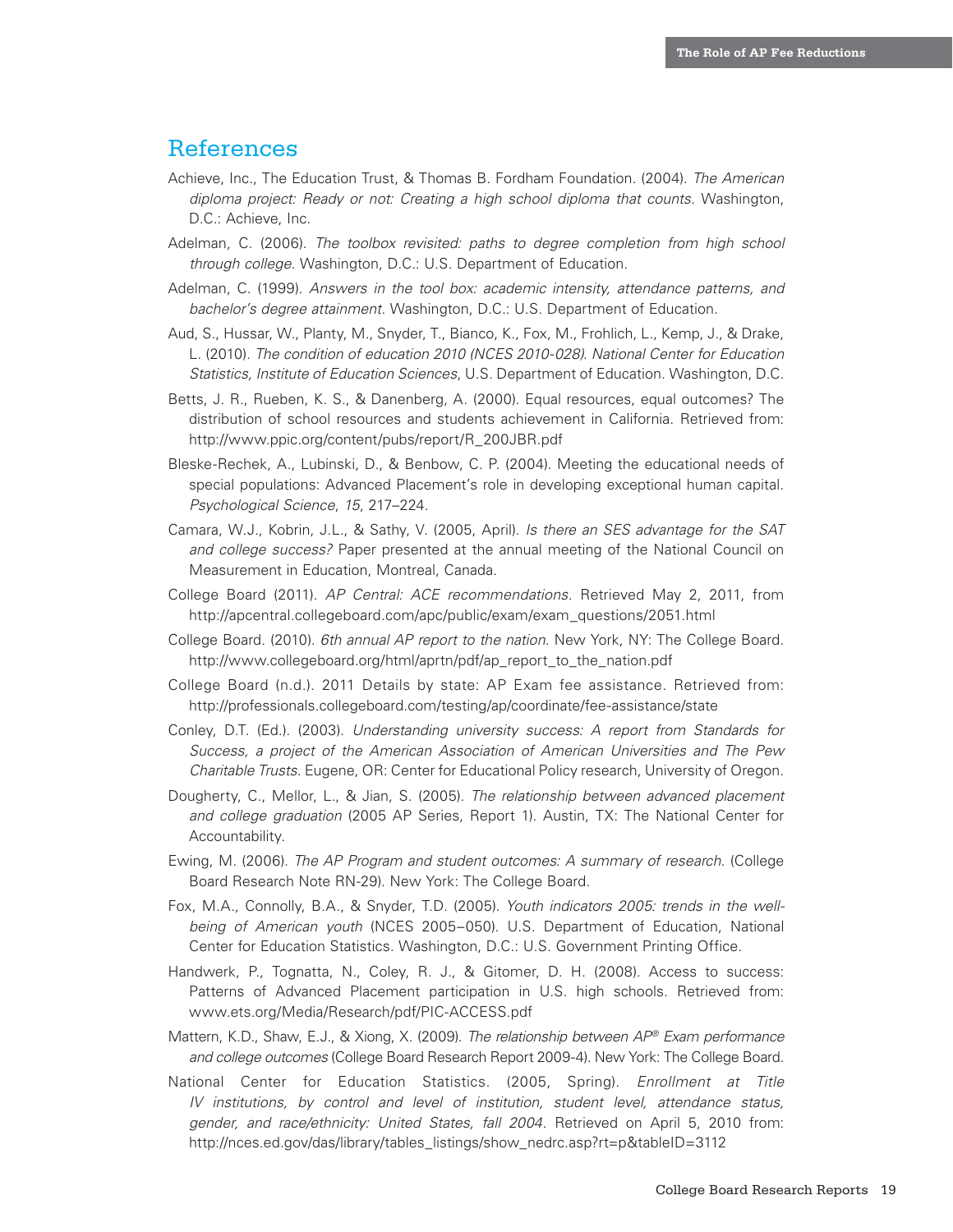- Provasnik, S., & Planty, M. (2008). Community colleges: Special supplement to the condition of education 2008 (NCES 2008-033). National Center for Education Statistics, Institute of Education Sciences, U.S. Department of Education. Washington, D.C.
- U.S. Department of Commerce, Census Bureau, Current population survey (CPS), October Supplement, 1972–2007.
- U.S. Department of Education (2008). Community colleges. (NCES 2008-0033). Retrieved from http://nces.ed.gov/programs/coe/2008/analysis/2008033.pdf
- U.S. Department of Education, National Center for Education Statistics, education longitudinal study of 2002 (ELS:2002), "Second Follow-up, 2006."
- Wirt, J., Choy, S., Rooney, P., Provasnik, S., Sen, A., & Tobin, R. (2004). The condition of education 2004 (NCES 2004-077). U.S. Department of Education, National Center for Education Statistics. Retrieved April 5, 2010, from http://nces.ed.gov/programs/coe/2004/pdf/18\_2004.pdf
- Wyatt, J., Kobrin, J., Wiley, A., Camara, W. J., & Proestler, N. (2011). SAT Benchmarks: Development of a college readiness benchmark and its relationship to secondary and postsecondary school performance, (College Board Research Report 2011-5). New York: The College Board.